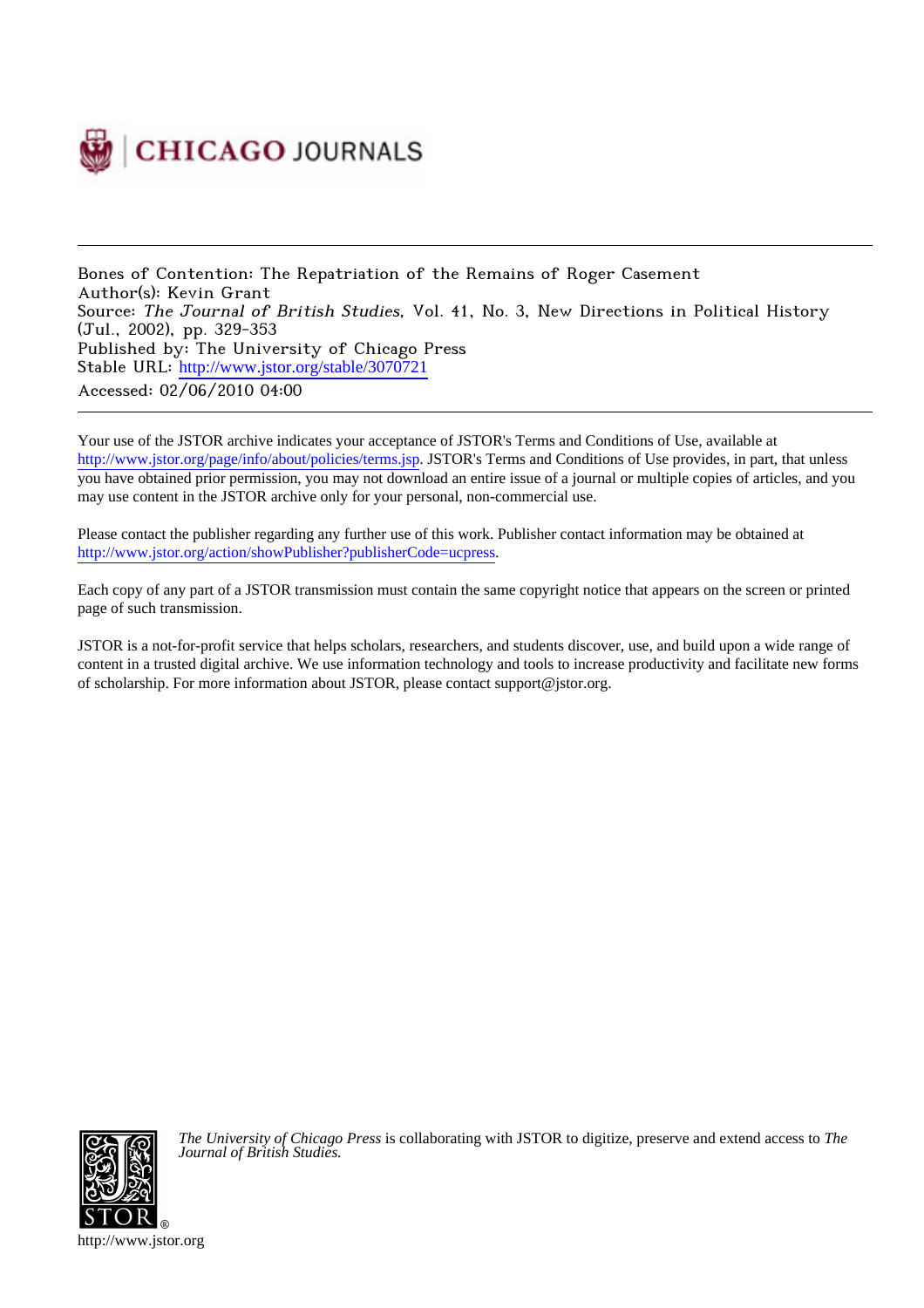# **Bones of Contention: The Repatriation of the Remains of Roger Casement**

# **Kevin Grant**

This is a history of life after death—not the life of a disembodied **soul, but of the body left behind in a prison yard, buried in quicklime. It is a history composed of family members, friends, politicians, and bureaucrats drawn into cooperation and conflict by the politics of rebellion, partition, and sexuality in Ireland and Great Britain. The deceased in dispute, Roger Casement, had been a controversial figure during the later years of his life, knighted by the British Crown in 1911 for his advocacy of humanitarian causes in Africa and South America and then hanged by the British government on 3 August 1916 for conspiring with Germany to mobilize and arm Irish separatists. Casement had requested that his body be buried at Murlough Bay, near his family's home in County Antrim in the province of Ulster. Instead, Casement's body was buried at Pentonville Prison in London, and for almost fifty years the British government rejected the appeals of Casement's family and supporters for the repatriation of his body to Ireland. In 1965, the body was finally exhumed and reinterred at Glasnevin Cemetery in Dublin, following a state funeral.** 

**Why did the British government take over fifty years to disinter Casement's body from Pentonville, and why was his request to be buried at Murlough Bay not honored? In exploring the answers to these questions, I focus on negotiations between the British and Irish governments, and the terms of their final agreement over the present location of Casement's remains. Above all, the location of Casement's remains was determined by the politics of the partition of Ireland and related developments in the sovereign and economic relations of Ireland and Great Britain.** 

**KEVIN GRANT is assistant professor of history at Hamilton College. The present essay appeared as a conference paper under the same title at the North American Conference on British Studies in 1998. The author is pleased to thank Caroline Cox, Philippa Levine, Lisa Trivedi, and the referees of the Journal of British Studies for their generous and incisive comments on earlier drafts. He also wishes to thank Richard Webster, to whom this essay is dedicated in memoriam.** 

**Journal of British Studies 41 (July 2002): 329-353 ? 2002 by The North American Conference on British Studies. All rights reserved. 0021-9371/2002/4103-0003\$10.00**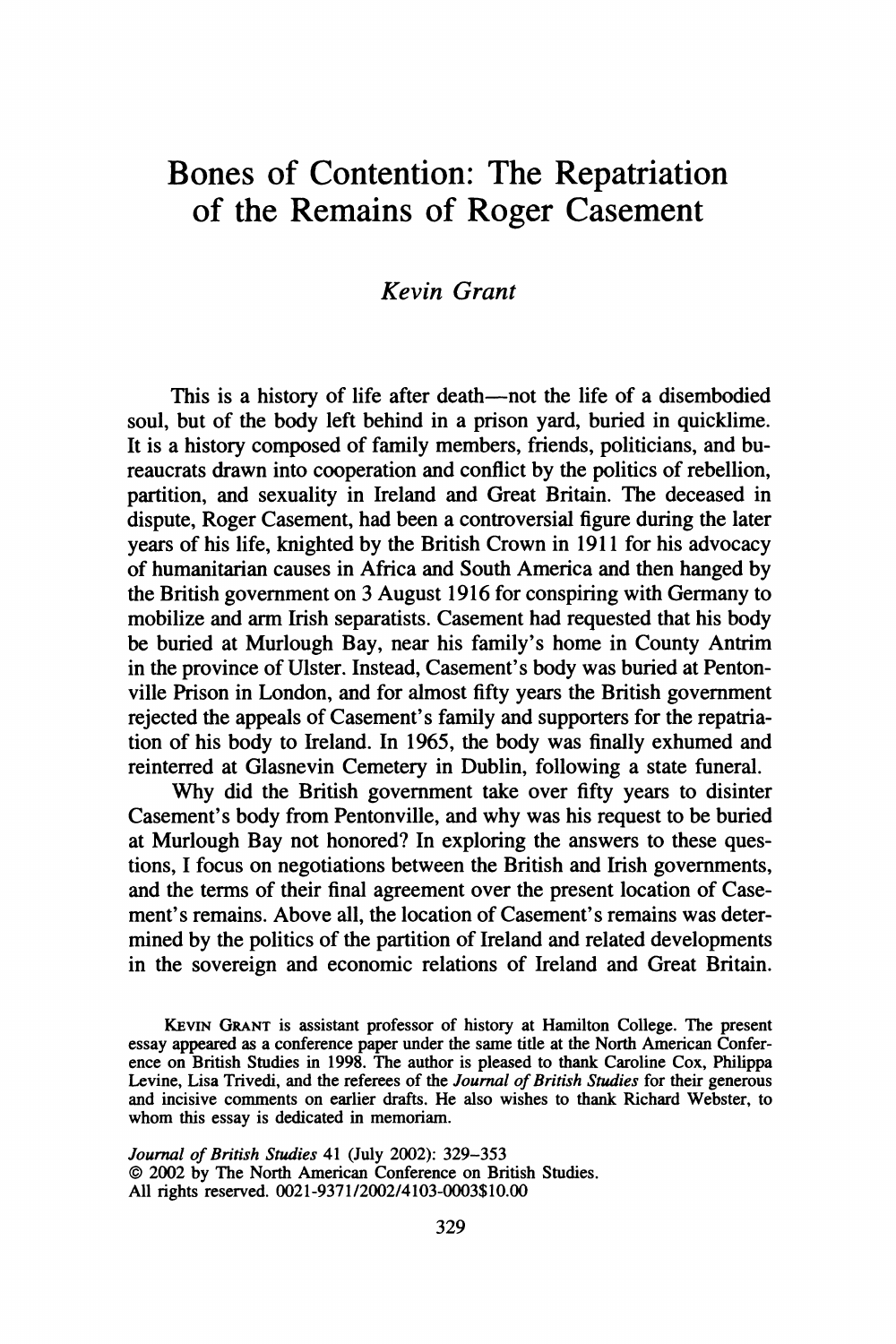**Both the political significance and the location of Casement's remains were, moreover, consistently influenced by controversy over his alleged homosexuality. In articulating the relationship between the politics of partition and Casement's sexual orientation, I emphasize the ambivalence with which Irish officials, and especially Eamon de Valera, viewed and represented Casement as a national symbol. The Irish government was troubled not only by the problematic issue of Casement's sexuality but also by Casement's personal allegiances across Ireland's politicosectarian divide. Ultimately, the burial of Casement's remains in the Republic of Ireland in 1965 marked the Irish government's symbolic submission to the partition. It is, in other words, an ironic grave site, standing as an Irish nationalist monument to national disunification.1** 

**Casement continues to be a subject of fascination and heated debate among academics and in the Irish media.2 Most attention focuses on his sexuality and the disputed authenticity of the infamous "Black Diaries."3 These diaries, apparently written in Casement's hand, were obtained by police investigators in London in April 1916, after the Royal Irish Constabulary arrested Casement on his return to Ireland from Germany in anticipation of the Easter Rising. The diaries chronicle Casement's sexual relations with numerous men and include descriptions of the physiques and penis sizes of some of Casement's sexual partners and various other men whom he admired. British officials surreptitiously displayed the diaries to influential journalists and public figures in order to defame Casement during and after his treason trial. From 1916 until the present, suspi-**

<sup>1</sup> For related studies of the repatriation of Casement's remains, see Deirdre Mc-**Mahon, "Roger Casement: An Account from the Archives of His Reinterment in Ireland," Irish Archives 3 (Spring 1996): 3-12. McMahon depends mainly on files from the Taoiseach's Department in the National Archives of Ireland and on oral interviews to reconstruct a basic account of official exchanges between the Irish and British governments. By contrast, I draw primarily on files of the Commonwealth Relations Office, located at the Public Record Office, Kew, England, as well as the Casement Papers at the National Library of Ireland. Moving beyond McMahon's useful study, my objective is to situate the controversies over Casement's body in the broader contexts of Anglo-Irish policy making. My work can furthermore be read as a critique of Lucy McDiarmid, "The Posthumous Life of Roger Casement," in Gender and Sexuality in Modem Ireland, ed. Anthony Bradley and Maryann Gialanella Valiulis (Amherst, Mass., 1997), pp. 127- 58. McDiarmid dwells on issues of popular memory and sexuality, making use primarily, though not exclusively, of published literary sources and newspapers. Although McDiarmid refers to "state" and "official" ideologies, she does not directly examine these subjects, which is noteworthy given that the controversies over Casement's body focused on prompting the British state to take action.** 

**2 Regarding debates over Casement after 1965, see McDiarmid, "The Posthumous**  Life."

**3 For recent contributions to the debate over the authenticity of the diaries, see Angus Mitchell, ed., The Amazon Journal of Roger Casement (Dublin, 1997); Roger Sawyer, ed., Roger Casement's Diaries-1910: The Black and the White (London, 1998).**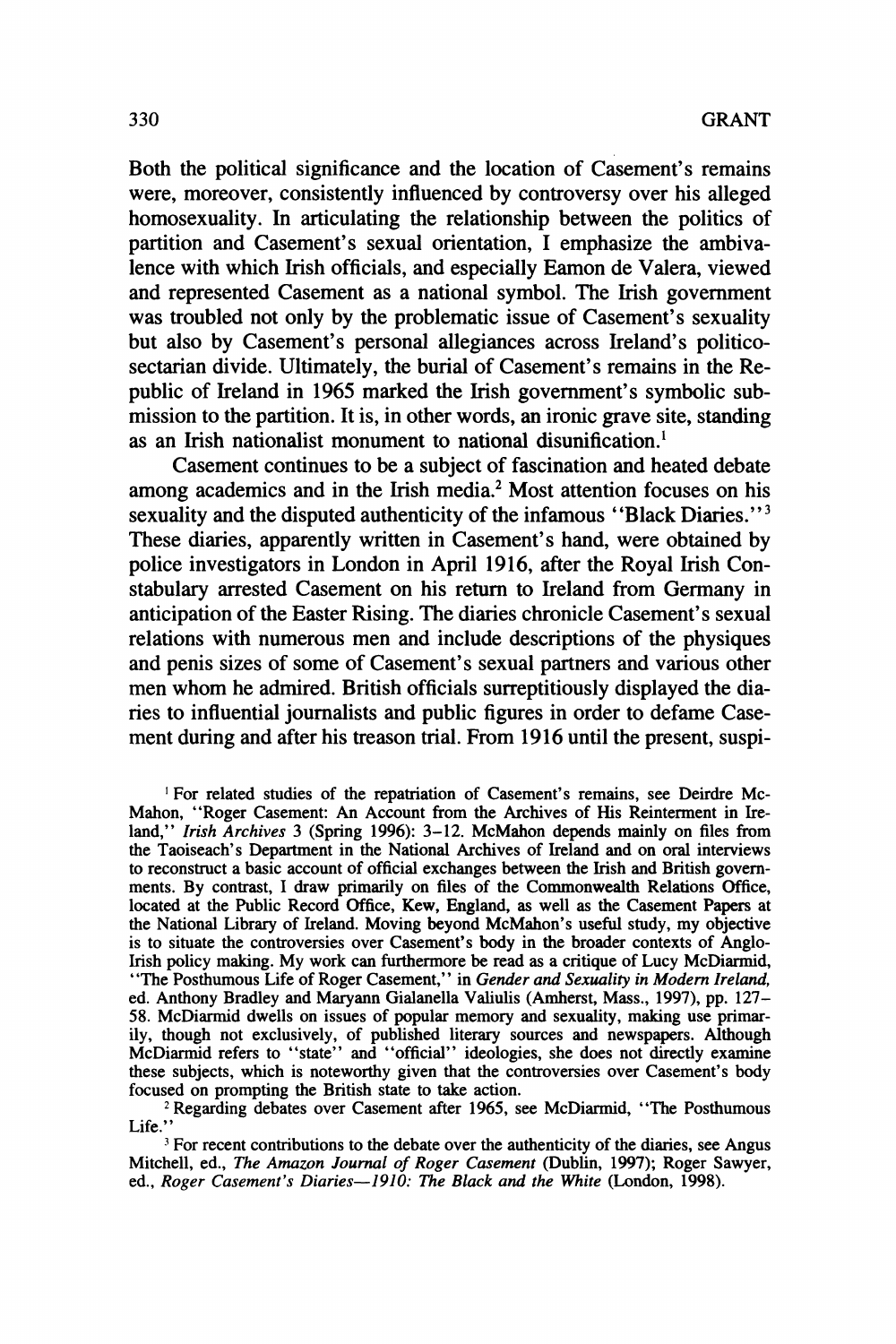**cions of forgery and a British government conspiracy have surrounded the diaries, prompting the Taoiseach, Bertie Ahern, to call for a renewed investigation by scholars and ministers of the British government in April 1999.4** 

**This essay examines the role of the dispute over the Black Diaries in the repatriation of Casement's body, but it does not engage in the extensive debate over the diaries' authenticity. What matters here is that the controversy over the diaries continued for most of the twentieth century, as it displayed the power of sexual orientation in defining political legitimacy in Ireland and Britain. While the Irish and British governments disputed the location of Casement's remains, they shared in the condemnation of his alleged homosexuality as immoral deviance. As I demonstrate below, Irish officials were so wary of authenticating Casement's homosexuality that they chose to repatriate his remains while leaving the Black Diaries in England in the control of the British government.** 

**While sexual politics influenced disputes over Casement's remains, the course and pace of official negotiations were primarily determined by changes in the sovereign and economic relations between Ireland and Britain between 1916 and 1965. Like a touchstone, the issue of Casement's remains was revisited at the highest levels of government during periods of important transition in Anglo-Irish relations. Officials discussed the repatriation of Casement's remains as de Valera began to increase the Irish Free State's autonomy from Britain through legislation in the 1930s. Casement again resurfaced in the 1950s in the context of disputes over the terms of the independence of the Republic of Ireland, established in 1949. Subsequently, the Irish and British governments used Casement's remains to mark a new era of economic cooperation in opposition to the European Economic Community (E.E.C.) in the 1960s. Throughout these decades, Casement was an uncertain symbol of the Irish nation, and his reburial in Dublin, rather than at Murlough Bay, effectively misrepresented his vision of an independent and united Ireland.** 

**\* \* \*** 

**The enduring mystique of Casement lies in his dual existence as a politico-sectarian "everyman" and an outsider.5 He was born at Sandycove, near Dublin, in 1864, to a Protestant father and a Catholic mother. Following the deaths of both his parents when he was a boy, Casement** 

<sup>&</sup>lt;sup>4</sup> Toward this end, Ahern commissioned the Royal Irish Academy to convene an **international symposium on Casement in Dublin in May 2000.** 

<sup>&</sup>lt;sup>5</sup> The standard biographies of Casement are Brian Inglis, Roger Casement (London, **1973); B. L. Reid, The Lives of Roger Casement (New Haven, Conn., 1976).**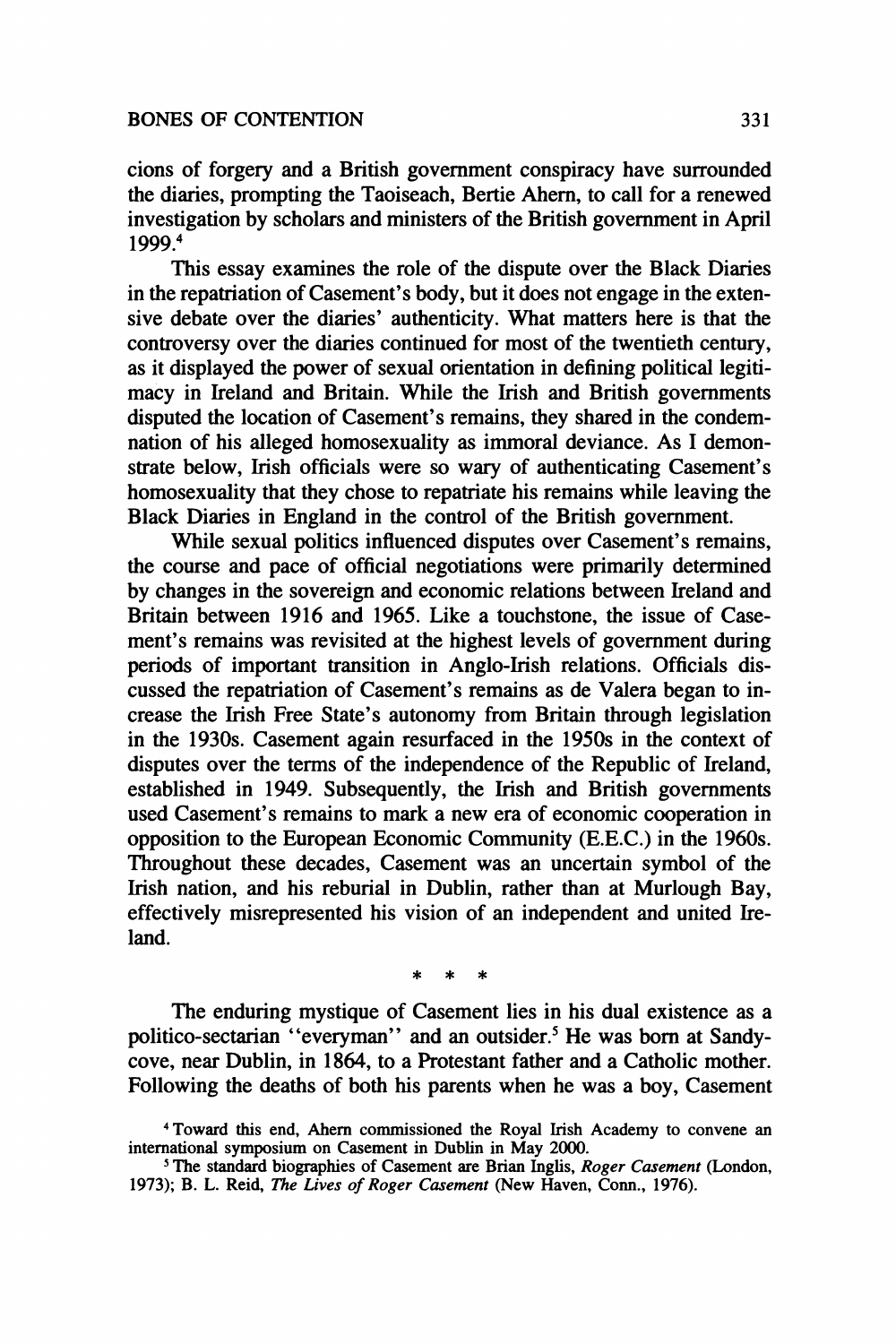**moved north to live with his father's family in Ballycastle, County Antrim, where he grew up as a Protestant in a predominantly Protestant community. The young Casement became fascinated by stories of Africa, and in 1883 he traveled to the Congo as an employee of the shipping firm, Elder Dempster. He spent most of the next twenty years in West and central Africa, working as a jack-of-all-trades and, finally, as a British consular official. He became interested in the humanitarian politics of empire in the mid-1890s and later wrote a widely publicized report about labor exploitation and atrocities in the Congo Free State, which was published as a parliamentary white paper in February 1904.6 After a brief leave from the Foreign Office, Casement took up consular posts in South America, rising to the position of Consul-General at Rio de Janeiro in 1908. In this capacity, he wrote another widely publicized and controversial report about labor exploitation and atrocities in the Putumayo River basin.7 Following this second report, he was knighted in 1911, and he then retired from the consular service on a pension in August 1913.** 

**In the course of Casement's distinguished service to Great Britain, he had developed misgivings about the British Empire and, specifically, Britain's exploitation of Ireland. One might attribute this alienation to Casement's growing interest in Irish cultural nationalism, and especially the language movement, in which he dabbled and to which he made considerable donations after 1904.8 It also appears that Casement's involvement in advocating the property rights of Africans against imperi-**

**7 Seamas O Siochain, "Roger Casement, Ethnography, and the Putumayo," Eire-**Ireland 29, no. 2 (1995): 29-→ Michael Taussig, "Culture of Terror-Space of Death: **Roger Casement's Putumayo Report and the Explanation of Torture," Comparative Studies in Society and History 26 (July 1984): 467-97.** 

**<sup>6</sup>For Casement's early involvement in humanitarian politics, see the following letter to the secretary of the Aborigines' Protection Society: Roger Casement, from Old Calabar, West Africa, to H. R. Fox Bourne, 7 February 1894, British Library, London, Add. MS 46912. For his subsequent report on the Congo Free State, see Roger Casement, "Correspondence and Report from his Majesty's Consul at Boma Respecting the Administration of the Independent State of the Congo," Accounts and Papers of the British Parliament, 1904, vol. 62, Cd. 1933. For broader discussions of Casement's participation in the Congo reform campaign, and especially the work of the Congo Reform Association (1904-13),**  see Kevin Patrick Grant, "'A Civilised Savagery': British Humanitarian Politics and Eu**ropean Imperialism in Africa, 1884-1926" (Ph.D. Diss., University of California, Berke**ley, 199<del>4</del> William Roger Louis, "Roger Casement and the Congo," Journal of African **History 5, no. 1 (1964): 99-120.** 

**<sup>8</sup>See Casement's correspondence with Douglas Hyde (1904-13), National Library of Ireland, Dublin, Casement Papers (hereafter Casement), MS 13,073. Although Casement's colleagues at the Foreign Office were unaware of his growing interest in the Gaelic language movement, this was no mystery to his personal friends, such as Alice Stopford Green. See Alice S. Green to E. D. Morel, 12 February 1906, British Library of Political and Economic Science, London School of Economics, E. D. Morel Collection, F8, File 72.**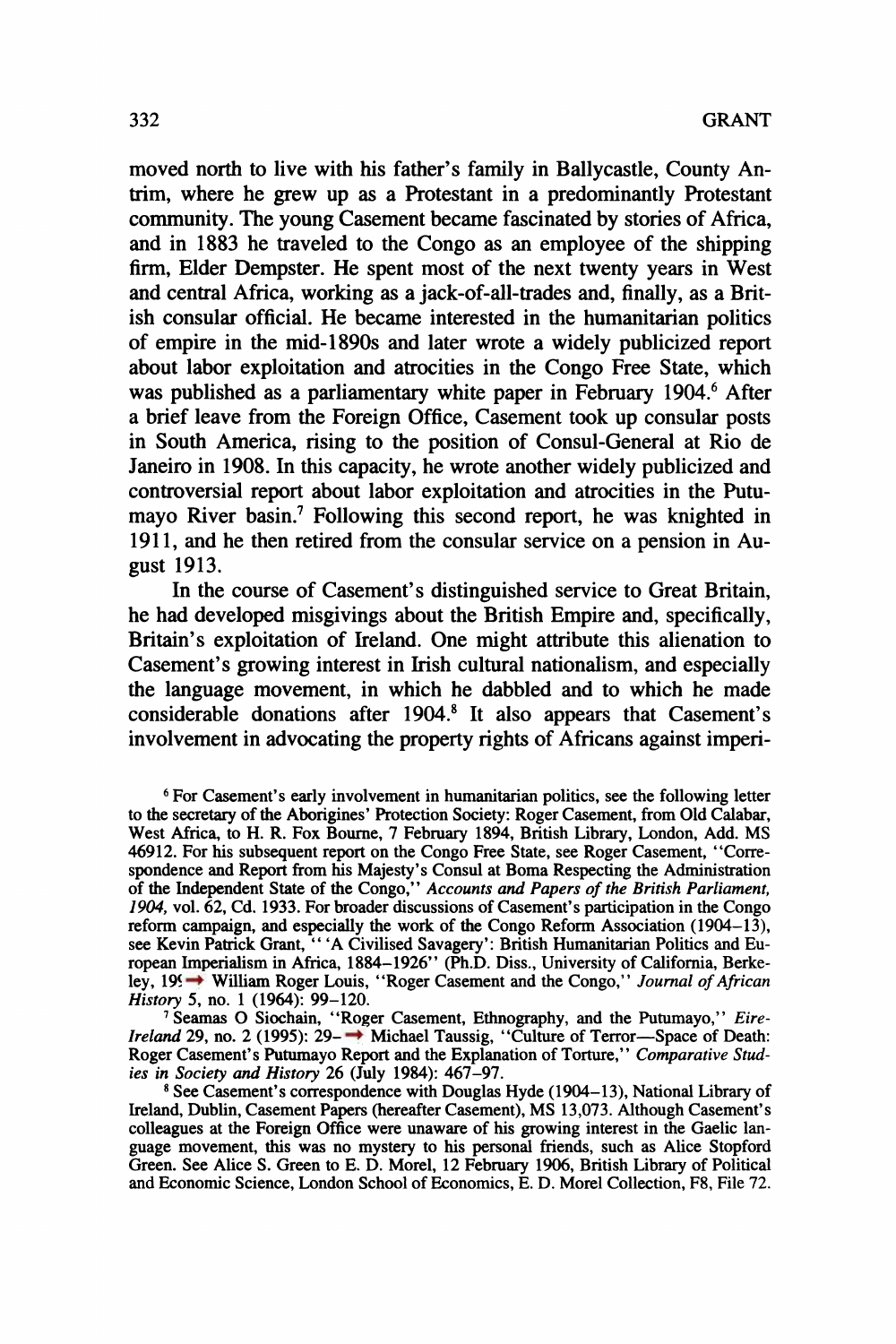**alist regimes informed his views on the experience of the Irish peasantry under British colonization. Casement wrote to his humanitarian ally in the Congo reform campaign, Alfred Emmott, M.P., in November 1906: "I ... hope Ireland is really going to have some big change in administration carried thro'. That is the most vital problem, I am convinced, before the British Empire. If that Empire cannot permit one small fragment, representing the 100th part only of its potential strength, to arrange its own island affairs after the minds of its own people, then that Empire is a sham-and is foredoomed to entire dissolution."9** 

**Casement's nationalism took a militant turn during the Great War in 1914, when he traveled to Germany and attempted to enlist Irish prisoners of war in an Irish brigade to return to Ireland and fight the British. He also took part in negotiating with Germany to provide soldiers and arms for a rebellion in Ireland on Easter 1916.10 Casement was apprehended by the Royal Irish Constabulary after he disembarked from a German U-boat at Banna Strand in County Kerry on 20 April 1916, just days before the Easter Rising commenced and quickly collapsed under superior British force.** 

**A controversial trial ensued in which Casement was convicted of high treason. Although Herbert Asquith's Liberal government was certain of Casement's guilt, it hesitated to execute him and sought a legal means to commute his sentence. In order to understand the British government's reluctance to execute Casement and its motives for subsequently defaming Casement, one must consider his trial in the broader context of the Great War. Casement had been convicted of treason on 29 June, just two days before British and Irish infantry at the Somme climbed out of their trenches and marched forward into no-man's-land, suffering nearly sixty thousand casualties on that single day under German machine-gun fire. In the summer of 1916, the Asquith government was confronting crises of logistics and national morale, and the Easter Rising had raised the specter of rebellion in Ireland even as the British began to consider imposing conscription on the Irish populace. Under these circumstances, the British government wished to avoid making Casement into a political martyr, particularly in view of Irish nationalists' resentment over the recent executions of fifteen participants in the Easter Rising. Moreover, the government was attempting to draw the United States into the war, and officials were concerned that Casement's death would alienate the influential Irish-American community.** 

**<sup>9</sup> Casement to Alfred Emmott, 12 November 1906, Nuffield College Library, Oxford,** 

<sup>&</sup>lt;sup>10</sup> Reinhard Doerries, Sir Roger Casement in Imperial Germany, 1914-1916 (Dublin, **1998).**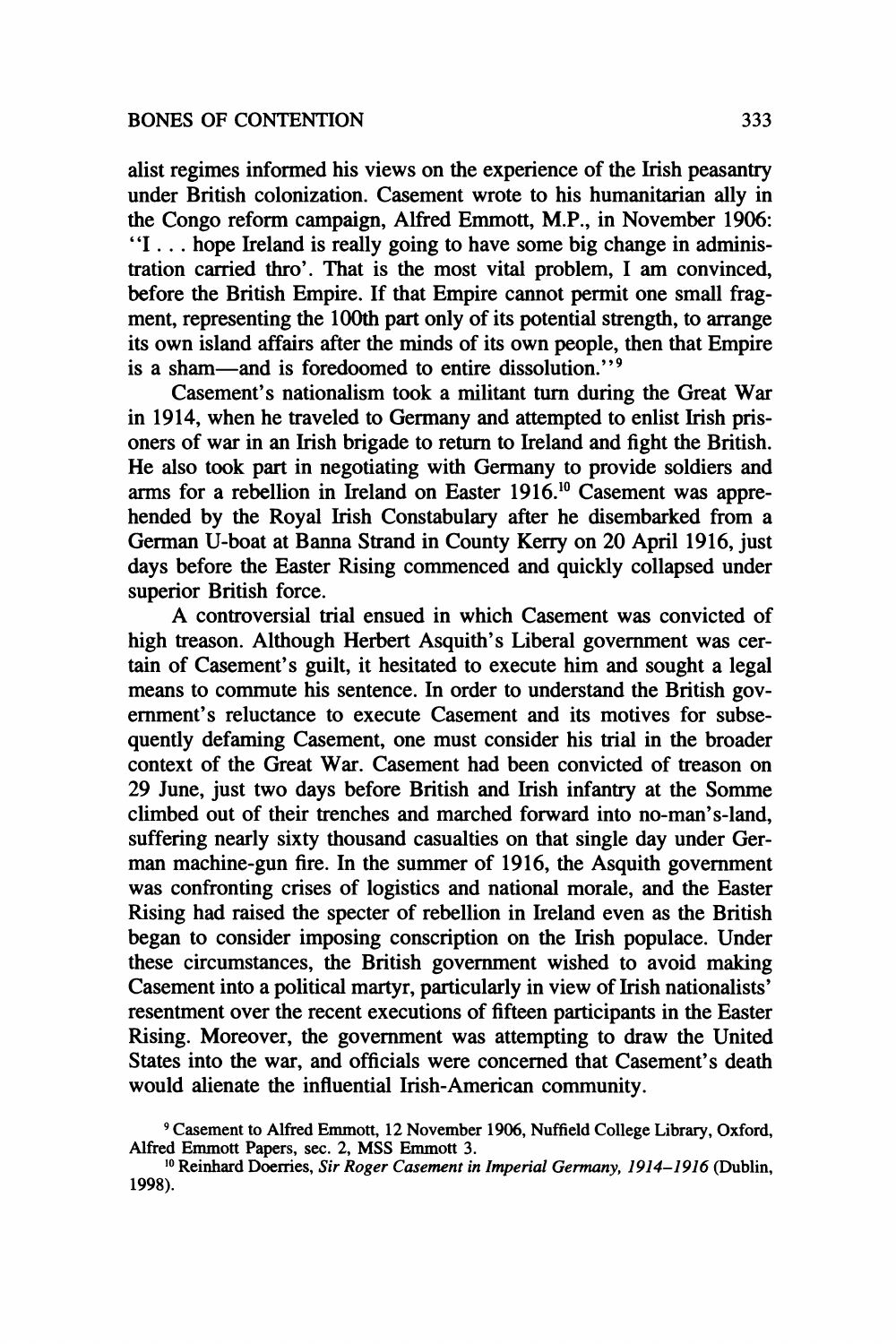**The government possessed information about Casement's sexuality with which it hoped to defame Casement and possibly extort him to disclaim the politics of his rebellion. Police investigators had obtained a set of diaries from Casement's last known address in London, diaries that provided a graphic chronicle of Casement's sexual relations with numerous men." These diaries were placed under the control of the Home Office, which used them to undermine Casement's status as a political martyr by portraying him as immoral and insane.** 

**The decades preceding Casement's trial had witnessed remarkable public debates over sexual orientation. The term "homosexual" gained currency in Britain after the early 1890s, and homosexuals had been commonly labeled in both law and medicine as "deviant" and mentally deranged.12 Popular condemnation of homosexuality in Ireland was driven by the Catholic Church, while Britain's hostility toward homosexuals had taken a secular turn in the form of parliamentary legislation. The**  Labouchère Amendment to the Criminal Law Amendment Act of 1885 **had outlawed virtually all forms of sexual relations between men, expanding on the previous law against sodomy, or "buggery." This amendment was the product of vociferous debates over prostitution, and its provisions were later augmented by the Vagrancy Act of 1898, with its strictures against solicitation. The vilification of "buggery" had then been placed firmly in the public eye in 1895 by the trials of Oscar Wilde, whose downfall was an ominous precursor of Casement's experience twenty years later.'3 Indeed, both Wilde and Casement faced examination in court by Edward Carson, a distinguished barrister who, by 1916, had become a leader of militant unionists in Ulster.** 

**The Home Office secretary, Herbert Samuel, was ultimately responsible for the policy of defaming Casement on the basis of the Black Diaries.'4 The Home Office did not release the diaries to the general public, for reasons discussed below, but instead displayed them privately to journalists and other leaders of public opinion and, especially, to Casement's supporters. Through this selective display of the diaries, the Home** 

<sup>&</sup>lt;sup>11</sup> The precise manner in which the diaries were obtained has been disputed. See **Mitchell, The Amazon Journal, pp. 15-40. This issue might be resolved by Special Branch files that are currently under review for release to the Public Records Office (PRO).** 

**<sup>12</sup> Ed Cohen, Talk on the Wilde Side (New York, 1993), p. 9; Jeffrey Weeks, Coming Out: Homosexual Politics in Britain from the Nineteenth Century to the Present (London, 1990), pp. 2-6.** 

**<sup>13</sup> See Cohen, Talk on the Wilde Side.** 

**<sup>14</sup> Regarding the home secretary, Herbert Samuel, it is noteworthy that he was an early parliamentary supporter of the Congo reform campaign. He took an interest in this cause after reading Casement's report in 1904 (House of Lords Record Office, London, Herbert Samuel Papers, A/22, 1904 Diary).**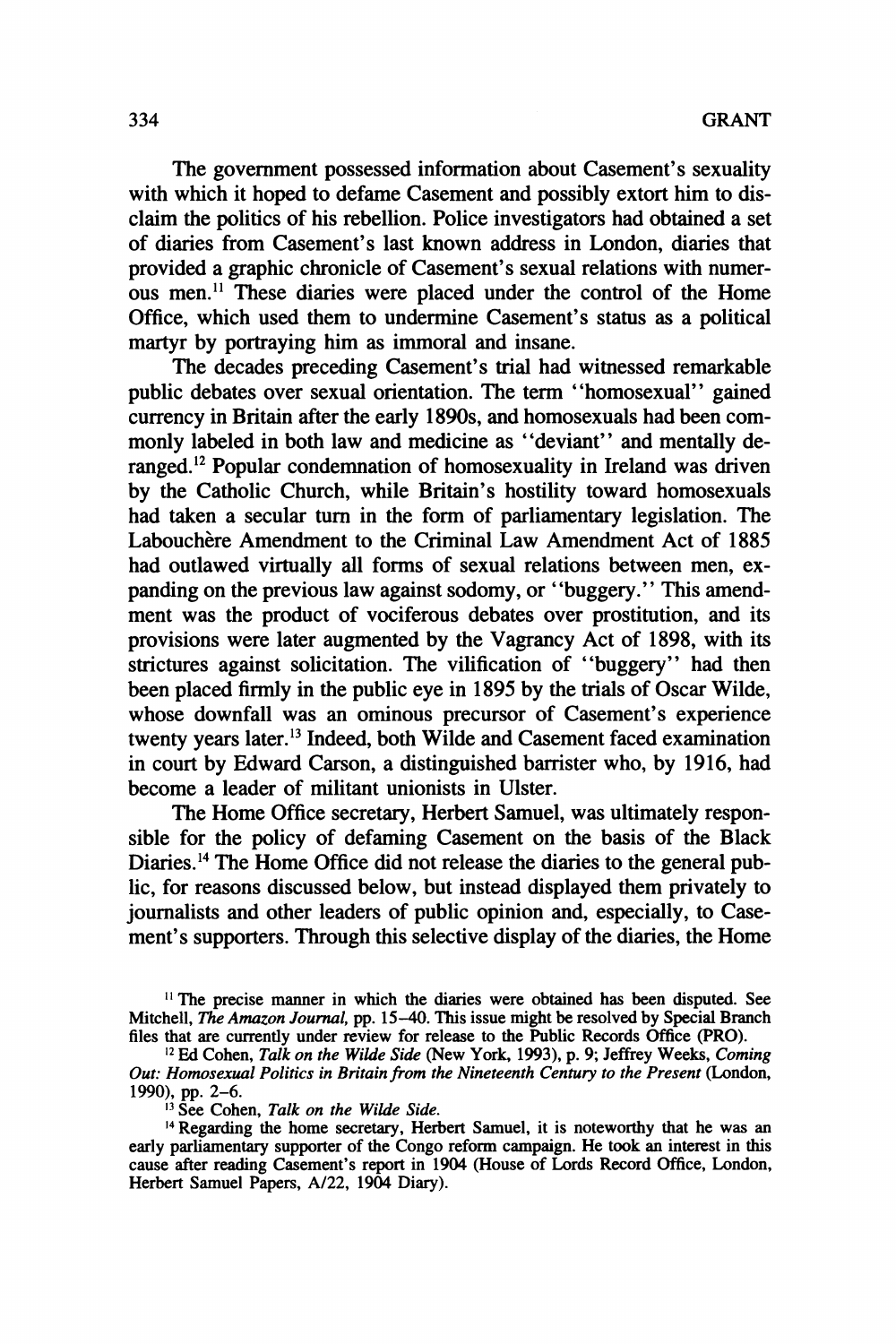## **BONES OF CONTENTION**

**Office thus established Casement's homosexuality as an open secret. Henry Nevinson, a well-known journalist and an ally of Casement's, protested in the Manchester Guardian of 25 July 1916: "It is common knowledge that insinuations against Casement's private character have been passing from mouth to mouth. These insinuations have no bearing on the charge of which he is convicted."15 As Nevinson was aware, these insinuations did have direct bearing on Casement's potential status as a political martyr, which was the government's primary concern.** 

**There are two reasons why the government did not release the Black Diaries to the public. First, the Home Office wanted to avoid a debate over the diaries' authenticity.16 British officials could more easily limit controversy over the authenticity of the Black Diaries by restricting firsthand knowledge of the diaries' very existence and relying on the insidious power of rumor. Second, as observed above, Casement's sexuality had no legal bearing on his trial or his sentencing, so the government could not raise this issue in public without risking conflict with its own rule of law.** 

**Having initiated public rumors about Casement's moral deviance and mental instability through the selective, private display of the Black Diaries, the British government informed Casement's counsel that it might commute Casement's sentence to life imprisonment if he declared himself to be insane. This declaration would have enabled the government to avoid Casement's martyrdom on the ground that his rebellion was not political, but psychotic. As Casement was aware, the Home Office had already used the diaries to persuade a number of his supporters that he was deranged.'7 Regardless, Casement's counsel refused the in-** 

**'5 Henry Nevinson, Last Changes, Last Chances (London, 1928), p. 115. Nevinson recalled that the Home Office circulated copies of the diaries among members of the London press and among leaders of society (p. 114). He further believed that the allegation of homosexuality was decisive in sealing Casement's death sentence (pp. 114-16).** 

<sup>16</sup> "The Casement Case," PRO, CAB 37/151/35, p. 5. Anglo-Irish politics had al**ready been thrown into turmoil over a case of forgery, when in 1887 The Times published a facsimile of a letter signed by Charles Stewart Parnell, purportedly conveying Parnell's support for the Phoenix Park murders of 1882. A government committee confirmed that the letter was a forgery in 1890. See F. S. L. Lyons, Charles Stewart Parell (London,** 

**1977). <sup>17</sup>See, e.g., the observations of the Reverend John Harris, a close ally of Casement in the Congo reform campaign and the current secretary of the British and Foreign Anti-Slavery and Aborigines' Protection Society. Following Casement's conviction for high treason, Harris took a leading role in organizing petitions to commute Casement's death sentence, and he adamantly rejected the rumors of Casement's sexual deviance. He wrote to William Cadbury, another of Casement's supporters: "The difficulty is that this revolting rumour has gained such wide credence and is declared to be based on such conclusive evidence that most of our friends are afraid to touch the question." See John Harris to William Cadbury, 14 July 1916, Archive of the British and Foreign Anti-Slavery and Aborigines' Protection Society, Rhodes House, Oxford (hereafter Anti-Slavery), D3/14.**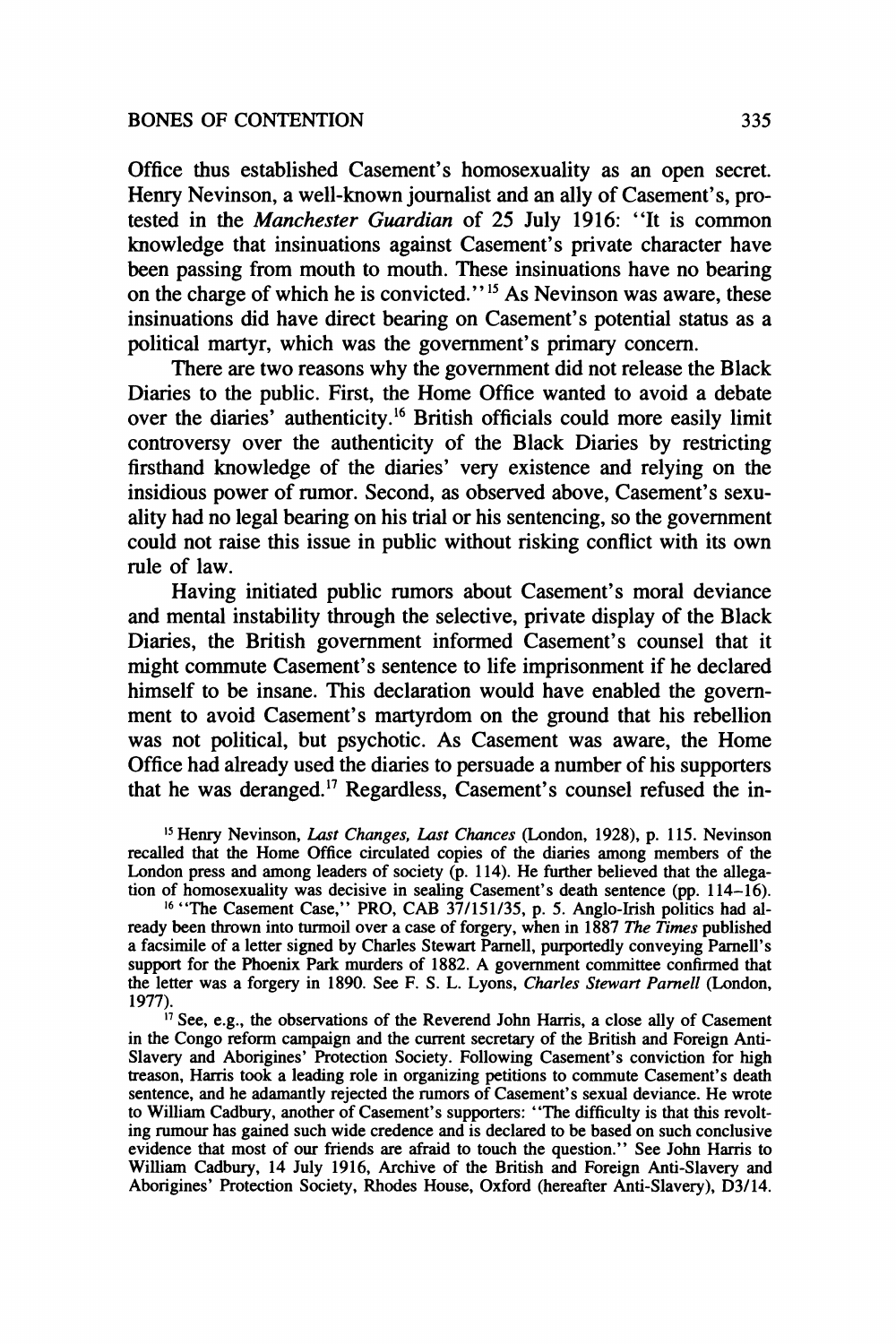**sanity plea, and, after a series of failed appeals, Casement was hanged at Pentonville Prison on 3 August 1916.** 

**In the days preceding his execution, Casement had converted to Catholicism. As he attended to the salvation of his soul, he also considered the disposal of his body and asked his family to bury his remains in Ireland. "Don't let me lie here in this dreadful place," he implored his cousin, Gertrude Bannister, at their last meeting. "Take my body back**  with you and let it lie in the old churchyard in Murlough Bay."<sup>18</sup> Accord**ingly, Casement's solicitor, George Gavan Duffy, applied to the Home Office to retrieve the body for burial by the family in Antrim.** 

**The government never seriously considered the family's request to bury Casement's remains. The government's opposition was provoked by Casement's request to be buried in Ulster, where unionists had formed the Ulster Volunteer Force in 1913 to defend their political ties to Britain against Irish "Home Rule" and the militant republicanism that Casement had advocated. The government intended to bury Casement's body in England to avoid a violent unionist backlash against a nationalist spectacle of mourning and protest in their midst. In attempting to legitimize this expedient policy, the government invoked a specious reading of the letter of the law.** 

Duffy's request was denied by Sir Ernley Blackwell, legal assistant **under-secretary at the Home Office, on behalf of the home secretary,**  Herbert Samuel.<sup>19</sup> Blackwell wrote, "I am directed by the Secretary to **refer you to section 6 of the Capital Punishment Amendment Act 1868 which provides that the body of every offender executed shall be buried within the walls of the prison within which judgment of death is executed on him."20 Duffy's reply warrants extensive quotation, as his counterargument would later lie at the crux of debates over Casement's remains. "I most respectfully dissent from this view inasmuch as that Act has** 

**Sir Emley Blackwell subsequently called Harris into the Home Office to view the diaries as an emissary of the archbishop of Canterbury, who had submitted an appeal on Casement's behalf to the home secretary. Harris was convinced of the diaries' authenticity and persuaded the archbishop to withdraw his support for Casement. Harris commented to another of Casement's supporters, Lord Cromer, "I am strongly of the opinion that**  the evidence shows very serious mental disorder, probably not unconnected with tropical disease." (See Harris to Lord Cromer, 26 July 1916, Anti-Slavery, D3/13.) disease." (See Harris to Lord Cromer, 26 July 1916, Anti-Slavery, D3/13.) <sup>18</sup> Inglis, *Roger Casement*, p. 385.

<sup>&</sup>lt;sup>9</sup> McDiarmid, "The Posthumous Life," incorrectly identifies Blackwell as "legal **advisor to the Foreign Office" (p. 127). This error is significant because the Foreign Office did not play a part in Casement's trial or in the burial of his remains. The prime minister and cabinet relied on the Home Office for guidance throughout this controversy, though the Commonwealth Relations Office would play a secondary role in offering legal advice after 1953.** 

**<sup>20</sup>E. Blackwell to G. Gavan Duffy, 3 August 1916, Casement, MS 13,088.**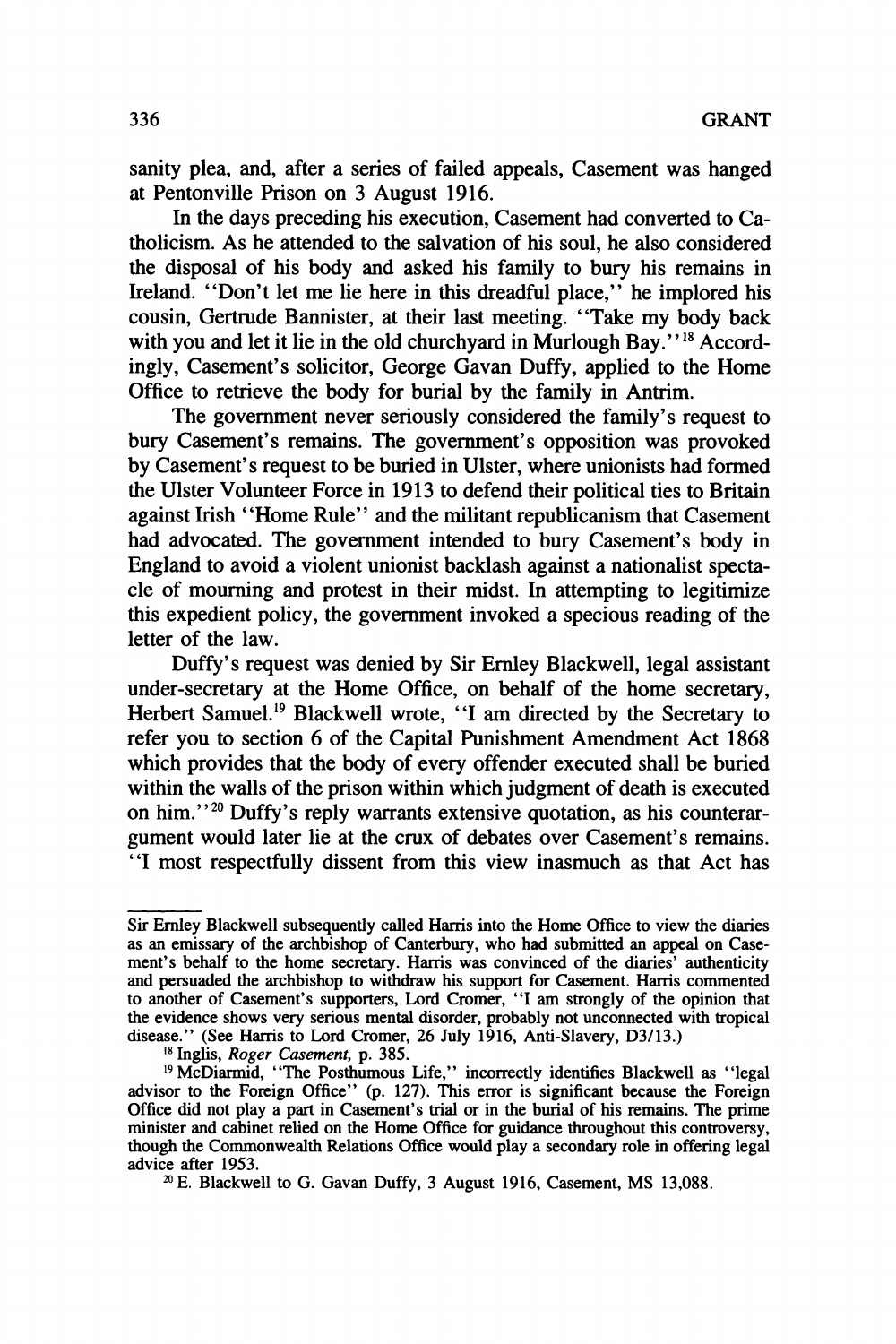#### **BONES OF CONTENTION**

**always been considered to apply to cases of murder and none other, and the principal section of the Act (Section 2) as to carrying out of judgement of death is expressly confined to murder.... The relatives of Roger Casement consider that a grievous wrong has been done to them, since it is apparent that the question of burial within the prison walls has never been considered by the Home Secretary otherwise than in connection**  with a Statute which they are advised has no application."<sup>21</sup> As Duffy **drafted this response, Casement's remains already lay buried in the Pentonville prison yard.** 

**There were some persons who supported Casement to the proverbial end and thereafter, though there is no clear evidence that any of his leading advocates believed the allegations of his homosexuality. As in the cases of most small pressure groups, with their unstable memberships, ephemeral literature, and poorly preserved records, it is difficult to reconstruct the activities of the private citizens who devoted themselves to securing the return of Casement's body to Ireland. Gertrude Bannister, Casement's cousin, renewed her appeals for the body in 1931 after she heard rumors that Pentonville Prison was to be demolished. She directed her appeals to various British officials, and although she found the prime minister, James Ramsay MacDonald, to be receptive, she was disappointed by the summary rejection of her request by the home secretary, J. R. Clynes.22** 

**The "Roger Casement Remains Repatriation Committee" (hereafter the Casement Repatriation Committee) was founded in 1934 in London by Gertrude Parry (who had since married and given up the name Bannister) and Sorcha MacDermott, a relative of Sean MacDermott, one of the leaders and martyrs of the Easter Rising.23 The committee asserted a strong connection between Casement's remains and the unresolved** 

<sup>21</sup> Gavan Duffy to Under-Secretary of State, 4 August 1916, Casement, MS 13,088.<br><sup>22</sup> Anonymous, undated memorandum of Casement Repatriation Committee, Case-

**ment, MS 24,123. The style of this document is consistent with the correspondence of Sorcha MacDermott, the honorary secretary of the Roger Casement Remains Repatriation Committee. References to events within the document suggest that it was written in 1936. Prime Minister MacDonald might have been receptive to Bannister because of his role as chairman of the Parliamentary Congo Committee, which was established in the wake**  of the 1906 general election. In this capacity, MacDonald certainly became familiar with Casement's work on the Congo and his role in the Congo reform campaign.

<sup>23</sup> The original officers of the Casement Repatriation Committee were Fintain Mur**phy, president; Padraig O'Boyle, vice-chairman; Miss K. O'Kelly and Miss R. Killen, honorary treasurers; Miss Sorcha MacDermott, honorary secretary; Mrs. Parry, Mrs. J. Dowling, Miss C. Sheehan, Rev. C. O'Callaghan, Garry Allingham, Frank Dunne, and Cliff Murphy, committee members. Sorcha MacDermott had become a member of the Roger Casement Sinn Fein Club in 1916, which had subsequently been transformed into a branch of Cumann na mBan, of which MacDermott was the honorary secretary. See the Sunday Press, "Casement's Last Days Described" (3 August 1958).**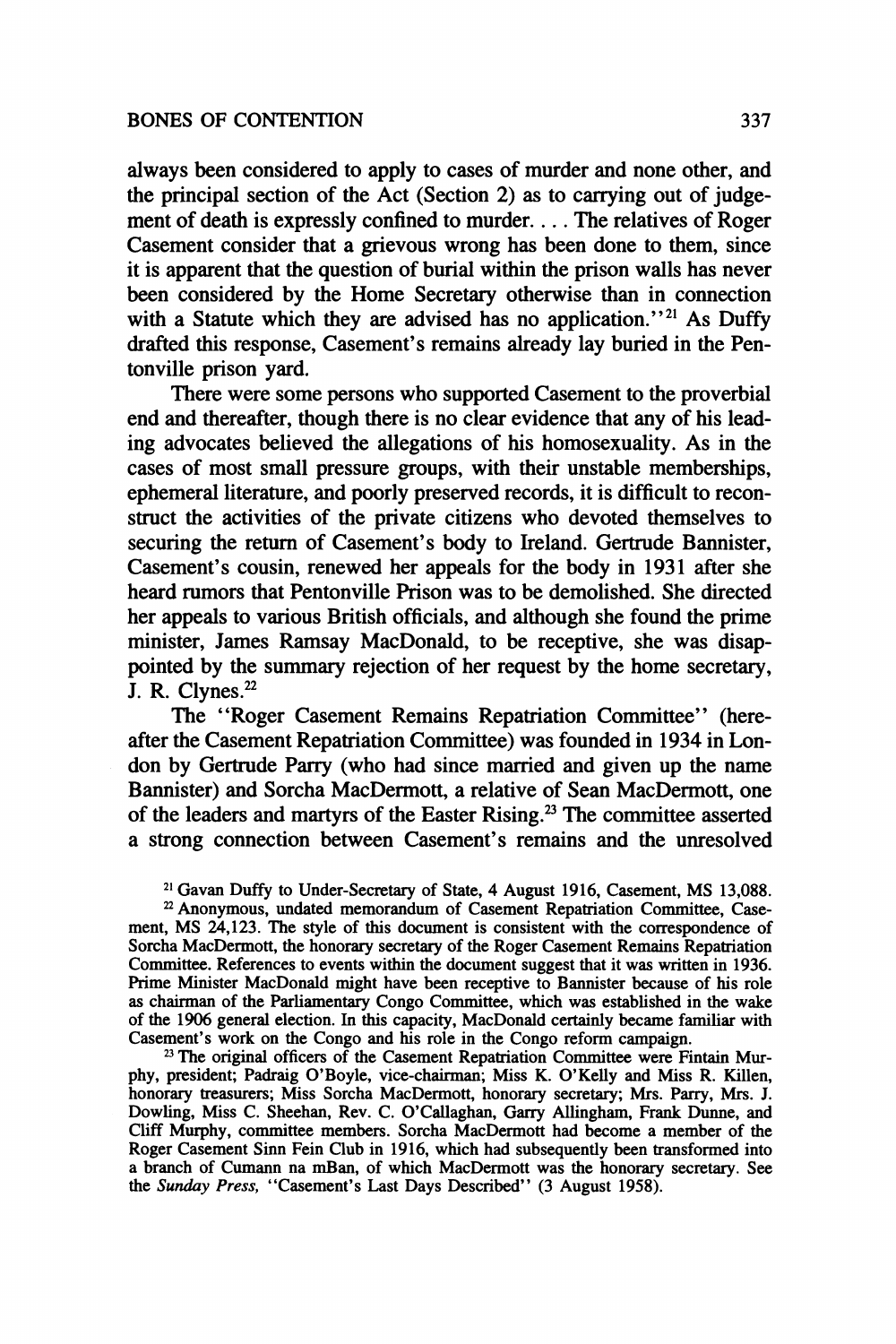**claims of the Easter rebels to Irish independence.24 Moreover, the committee represented Casement as the embodiment of Irish cultural nationalism, recalling his support for the Gaelic League and overlooking his inability to speak or read Gaelic and his upbringing as a Protestant. The committee held weekly gatherings among themselves, published pamphlets, and sponsored public meetings, the largest of which took place in Hyde Park on Easter Sunday 1936, in cooperation with the Gaelic League and the Gaelic Athletic Association.25** 

**The committee focused its rhetoric on defining Casement as a political actor rather than as a common criminal. According to the resolution of the meeting in Hyde Park, "Casement was not a criminal, neither being charged nor tried as a criminal but a political offender." Invoking Casement's commitment to Irish sovereignty, the resolution observed that the "British Government recognised the righteousness and justice of that work in which he was engaged by partially granting Ireland's claim to national freedom [under the aegis of the Irish Free State, established in 1922]." The government's "persistence in treating the remains of Roger Casement in the same way as those of common murderers can only be construed as bitter vindictiveness both against the memory of the martyred patriot and against his fellow-countrymen."26** 

**To the dismay of the Casement Repatriation Committee, the Fianna Fail government of the Irish Free State proved reluctant to join in their aggressive rhetoric, which connected Casement's repatriation to Ireland's sovereignty. While the committee identified Casement with the politics of the Easter Rising of 1916, the current Free State government had to cope with a new political environment, defined largely by the partition of Ireland. The British government had introduced the partition in principle under the Government of Ireland Act of 1920. At the conclusion of the Anglo-Irish War (1919-21), representatives of the Irish provisional government had accepted partition under the terms of the Anglo-Irish Treaty of December 1921, which further laid the groundwork for the creation of the Irish Free State. The Boundary Commission had then fixed the current border in 1925, partitioning county Antrim and the other five northern counties of Ulster from the remaining twenty-six counties of Ireland.** 

Eamon de Valera, the leader of Fianna Fáil and the president of the

**<sup>24</sup>The first president of the committee, Fintain Murphy, was a veteran of the Easter** 

**Rising. <sup>25</sup>MacDermott was the honorary secretary of the Amusements Committee of the London Gaelic League. See the Sunday Press, "Casement's Last Days Described" (3 August 1958).** 

**<sup>26</sup> Roger Casement Committee, Copy of Resolution of Easter Sunday, 1936, Casement, MS 13,089 (14).**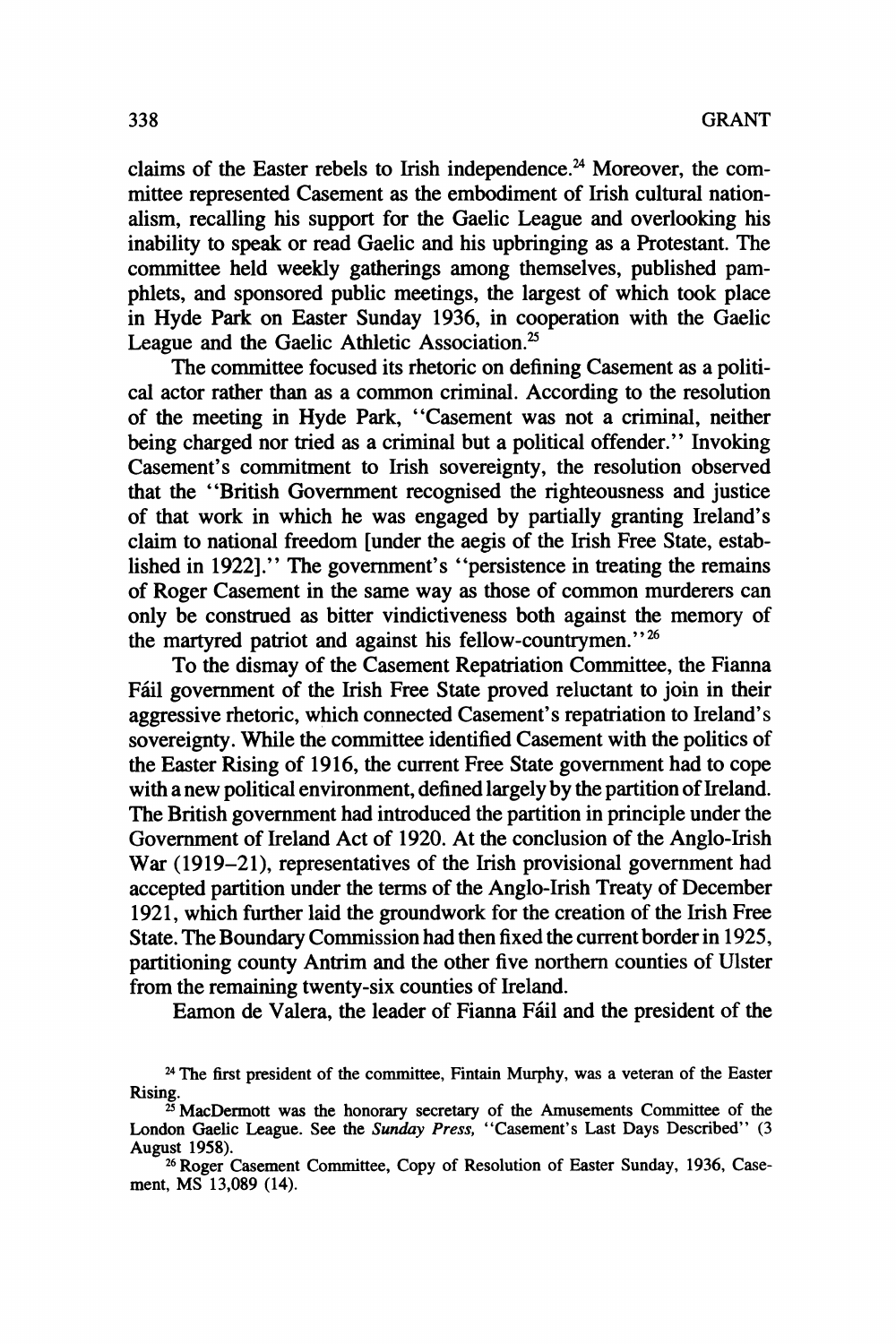**Executive Council of the Irish Free State since 1932, was the only surviving leader of the Easter Rising and a man who had met and admired Casement.7 Deirdre McMahon demonstrates that de Valera responded to a request by the executors of Casement's estate to investigate and possibly block an early proposal for a Hollywood movie about Case**ment's life.<sup>28</sup> Yet when the Casement Repatriation Committee lobbied **for the return of Casement's body to Murlough Bay in March 1935, de Valera and Fianna Faiil delayed in replying for nine months. The party secretary finally explained in cryptic terms: "investigations were made as to the feasibility of carrying out the intentions of your Committee. Owing to certain vital circumstances it was found impossible to effect any re-interment."29** 

**In January 1936, however, de Valera appealed privately to Prime Minister Stanley Baldwin for the return of Casement's remains to his family in Antrim. It is likely that he was prompted to make this appeal by debates over Casement in the press, which were sparked by the impending anniversary of Casement's death and an erroneous report that the British had agreed to turn over his body. Baldwin refused de Valera's request on the grounds that "the repatriation of Casement's remains, and above all, the publicity which would inevitably ensue, would be bound to lead to a recrudescence of controversy." Also, Baldwin noted that this action would "be a departure from our invariable practice," referring to the enforcement of the 1868 statute.30** 

**De Valera let the matter drop, perhaps convinced that any further requests would be fruitless. It is more probable, however, that he perceived the repatriation of Casement's body as an issue that was incompatible with his political objectives at that time. After de Valera assumed** 

**<sup>27</sup>De Valera had first encountered Casement in 1912, when Casement attended an Irish language summer school of which de Valera was the director. In the months after the Easter Rising, de Valera named his newborn son, Ruari (the Gaelic form of Roger), after Casement. In the following year, as a prisoner at Pentonville, de Valera had prayed over Casement's grave. See Speeches and Statements by Eamon de Valera, 1917-73, ed. Maurice Moynihan (Dublin, 1980), p. 603; Tim Pat Coogan, Eamon de Valera (New York, 1993), pp. 63, 683; the Earl of Longford and Thomas P. O'Neill, Eamon de Valera (Boston, 1971), p. 457.** 

**28 McMahon, "Roger Casement," p. 4.** 

**29 Anonymous, undated memorandum of Casement Repatriation Committee, Casement, MS 24,123; Sorcha MacDermott, 9 December 1935, Casement, MS 24,122. In March 1935, Parry approached the Irish Free State commissioner in London, J. W. Dulanty, regarding the repatriation of Casement's remains. The commissioner asked Parry not to take further action while he made private inquiries. As nothing came of this, the committee sent a resolution to de Valera in May but received no reply and so sent a**  letter to the secretary of Fianna Fáil in September. In December they inquired again and **received the above response.** 

**30 McMahon, "Roger Casement," p. 5; de Valera's appeal is also referred to in Sean Lemass, P.M., to Harold Macmillan, P.M., 18 April 1961, PRO, D0161/168.**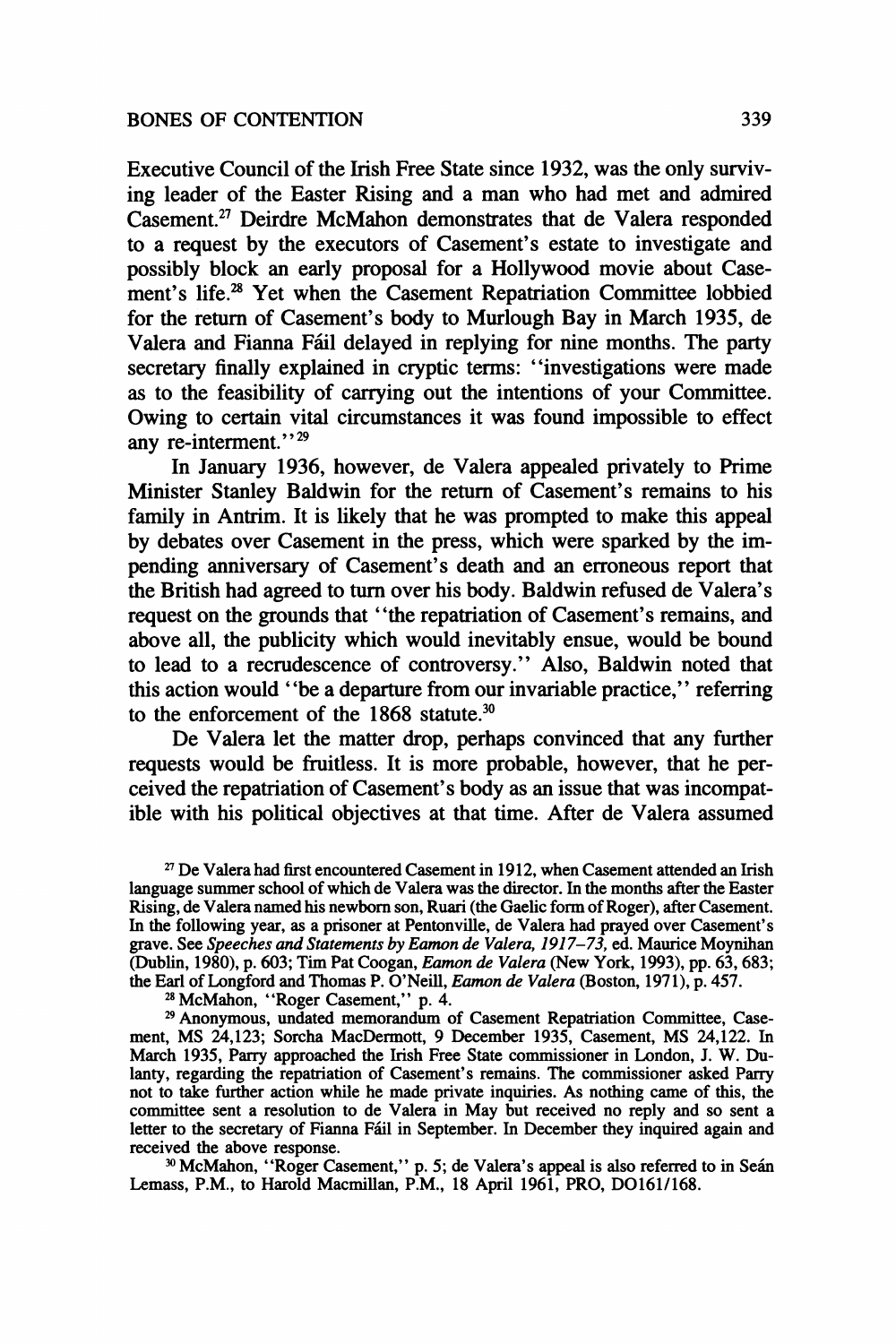**the leadership of the Free State in 1932, he attempted to put off the issue of partition, seeing it as a threat to his efforts to establish greater**  autonomy-or "external association," as he called it-for the southern **twenty-six counties of Ireland.3" The British government also wished to set aside the issue of partition in these years of economic depression. Consequently, one must consider the possibility that de Valera's request to Baldwin was a formality that had been calculated to fail. In effectively postponing the discussion of Casement's burial at Murlough Bay, de Valera signaled implicitly that he would postpone discussion of the partition. With Casement and the partition out of the way in early 1936, de Valera opened bilateral talks with the dominions secretary, Malcolm MacDonald, in the spring.32** 

Over the next two years, the Fianna Fatel government abolished the **oath of allegiance to the British crown, stopped the payment of land annuities to Britain, gained control of the Free State's naval bases, and restructured its legal and economic relations with Britain through the constitution of 1937 and the Anglo-Irish Trade Agreement of 1938. Meanwhile, de Valera made no move to challenge British sovereignty in Northern Ireland and even assuaged British fears of aggression by outlawing the Irish Republican Army at the outset of negotiations in June 1936. Given this gradualist approach to Ireland's unification, de Valera was content to leave Casement's body at Pentonville, rather than incite intractable conflicts in Ulster.** 

**Casement's disputed sexual orientation was, by contrast, an issue over which de Valera had far less control. Public debates in Ireland over the authenticity of Casement's Black Diaries revived in 1936-37 in the light of the twentieth anniversary of Casement's death. The prospect of a homosexual as a national martyr presented a dilemma to the Irish government, particularly given its strong identification with Catholicism. Since its creation in 1926, the Fianna Fail party had been committed to social legislation that reflected Catholic values, and it recognized the "special position" of the Catholic Church in Ireland under Article 44 of the 1937 constitution. According to J. H. Whyte, "The years 1923- 37 reveal, so far as religious values are concerned, a remarkable consensus in Irish society. There was overwhelming agreement that traditional Catholic values should be maintained."33 These values were more widely** 

<sup>31</sup> John Bowman, *De Valera and the Ulster Question, 1917-1973* (Oxford, 1982), **pp. 112-18, 135-36.** 

**32Ibid., pp. 139-40.** 

**33 J. H. Whyte, Church and State in Modem Ireland, 1923-1979 (Dublin, 1980), p. 60. McDiarmid, "The Posthumous Life," notes the most famous examples of the conservative social legislation of this period (p. 135).**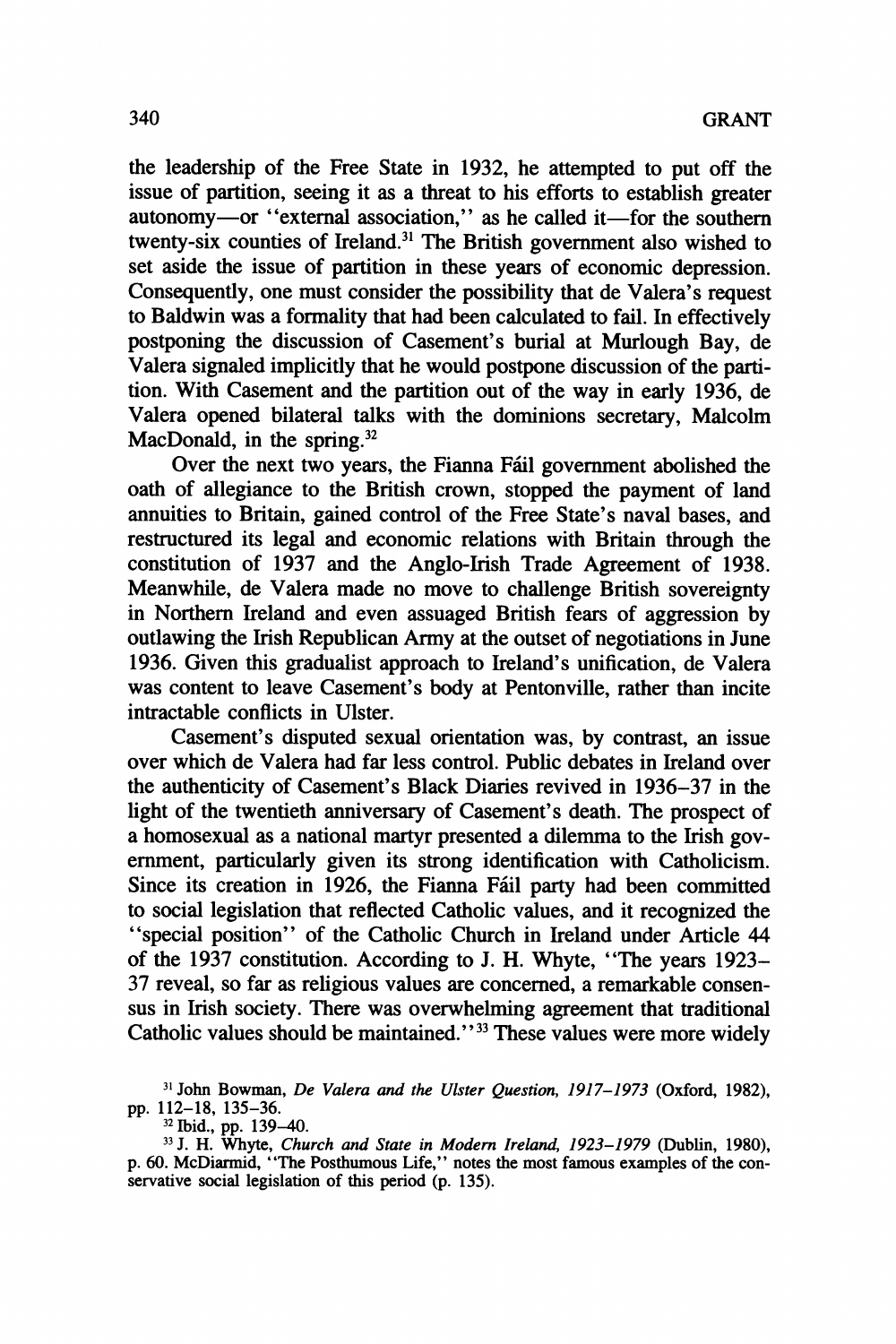**contested than Whyte implies, and Lucy McDiarmid is surely correct in asserting that "the Casement controversy had become a site for Irish thinking about sexual behavior and . . . social legislation."34 Yet the controversies that McDiarmid illuminates did not threaten to change the views of the Irish Free State government toward Casement's alleged homosexuality.** 

**It is noteworthy that the Catholic Church itself had no grounds for opposing the reburial of Casement's body in Ireland. Casement had been formally received into the church, following a confession and absolution, prior to his death. He had been buried at Pentonville Prison in the presence of a Catholic priest who had administered the requisite rites and ceremonies. Consequently, the allegations of Casement's homosexuality were moot under the terms of church doctrine, though this fact does not mitigate the popular aversion to Casement's deviance, an aversion promoted by Catholic values.** 

**Aside from these religious issues, de Valera had reason to believe that the British would use the Black Diaries to embarrass him and undermine his political legitimacy as a statesman. British officials circulated copies of the Black Diaries to de Valera's critics, and to the Irish ambassador in London, Con Cremin, after 1932.35 Moreover, as de Valera was acutely aware of his role as a leading representative of Irish nationalism, he might have perceived that the deviance of a national martyr could be used to undermine the moral integrity of the nation's identity and its political claims. Under these circumstances, de Valera and Fianna Fail were forced to walk a fine line. On the one hand, the party's paper, the Irish Press, published works that refuted the authenticity of the Black**  Diaries and hailed Casement as a national hero.<sup>36</sup> On the other hand, de **Valera declined to insist that the British return either Casement's body or his diaries, as both posed irresolvable distractions from his immediate political goals.** 

**In the year after the signing of the Anglo-Irish Trade Agreement in April 1938, the partition and Casement were overshadowed by the onset of the Second World War. De Valera pledged Ireland to neutrality, and yet the British government and the unionists in Northern Ireland** 

**<sup>34</sup> McDiarmid, "The Posthumous Life," p. 143.** 

**<sup>35</sup>For example, Frank Macdermot had copies of the diaries in his possession in 1957. See Sir Gilbert Laithwaite, Commonwealth Relations Office (CRO), to Arthur W. Snelling, CRO, 14 October 1957, PRO, D035/8029. Regarding Macdermot's criticism of de Valera in the 1930s, see Bowman, De Valera, pp. 128-29.** 

**<sup>36</sup> For example, William Maloney published "The Forged Casement Diaries" in serial form in the Irish Press in 1936-37, prompting Yeats's poem, "Roger Casement," in the Irish Press on 2 February 1937. See McDiarmid, "The Posthumous Life," on the ensuing controversy.**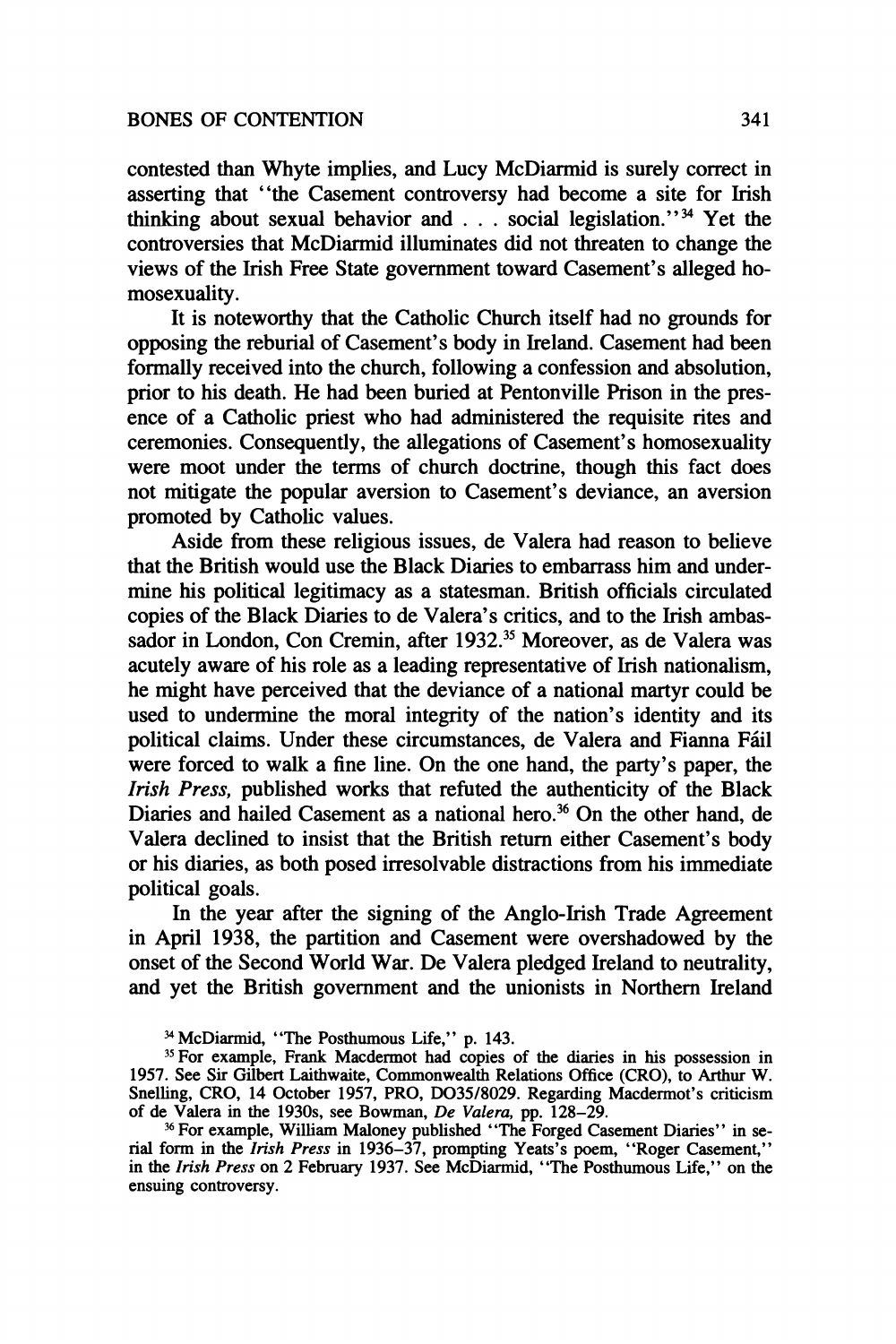**worried about an Irish-German alliance and, especially, the possibility that Germany might gain access to the Free State's naval ports. Robert Fisk comments: "In Britain ... the idea of German U-boats nestling beside the Irish coastline had been popularly held ever since Roger Casement stepped on Banna Strand, County Kerry, after being shipped to Ireland in a submarine."37 Because of British concerns about national defense, and the readiness of unionists to play defense as their trump card in support of the partition, it was inconceivable that the memory of Casement would be negotiated at this time or in the several years of difficult postwar recovery.** 

**The election of 1948 produced Ireland's first interparty government, which established the Republic of Ireland on Easter Monday 1949. Two years later, de Valera regained control of the government, now as Taoiseach, and resumed his gradualist approach to the partition. De Valera viewed the partition as an intractable problem, and, as John Bowman asserts, he had resigned himself to "a policy of patience and opportun**ism."<sup>38</sup> De Valera and Fianna Fáil were now prepared to make only **"ritual gestures" toward the partition, and they accordingly used Casement as a ritual symbol.39** 

**The controversy over Casement's remains did not abate with the**  independence of the southern twenty-six counties of Ireland in 1949 **in fact, the remains subsequently embodied the shortcomings of Irish independence. Anglo-Irish relations remained locked in a colonial framework, manifested in the institutional structure of the British government's interactions with the Republic of Ireland. British external affairs were supposed to be administered by the Foreign Office, the Colonial Office, and the Commonwealth Relations Office (formerly known as the Dominions Office).40 The Republic of Ireland should logically have been handled by the Foreign Office, but, according to F. M. G. Willson, "the British Government decided not to treat the new Republic as a foreign State, and left the Commonwealth Relations Office to conduct relations**  with it."<sup>41</sup> In negotiations over the specific issue of Casement's remains, **the British Home Office continued to determine official policy. After** 

**37 Robert Fisk, In Time of War: Ireland, Ulster and the Price of Neutrality, 1939- 1945 (London, 1985), pp. 128-29.** 

**<sup>41</sup>F. M. G. Willson, The Organization of the British Central Government, 1914- 1956 (London, 1957), p. 192.** 

**<sup>38</sup> Bowman, De Valera, pp. 282-83.** 

**<sup>39</sup> Ibid., pp. 280-81; Also see R. Ryle Dwyer, "Eamon de Valera and the Partition Question," in De Valera and His Times, ed. John P. O'Carroll and John A. Murphy (Cork, 1983), pp. 88-89.** 

**<sup>40</sup>The Dominions Office was renamed the Commonwealth Relations Office in July 1947.**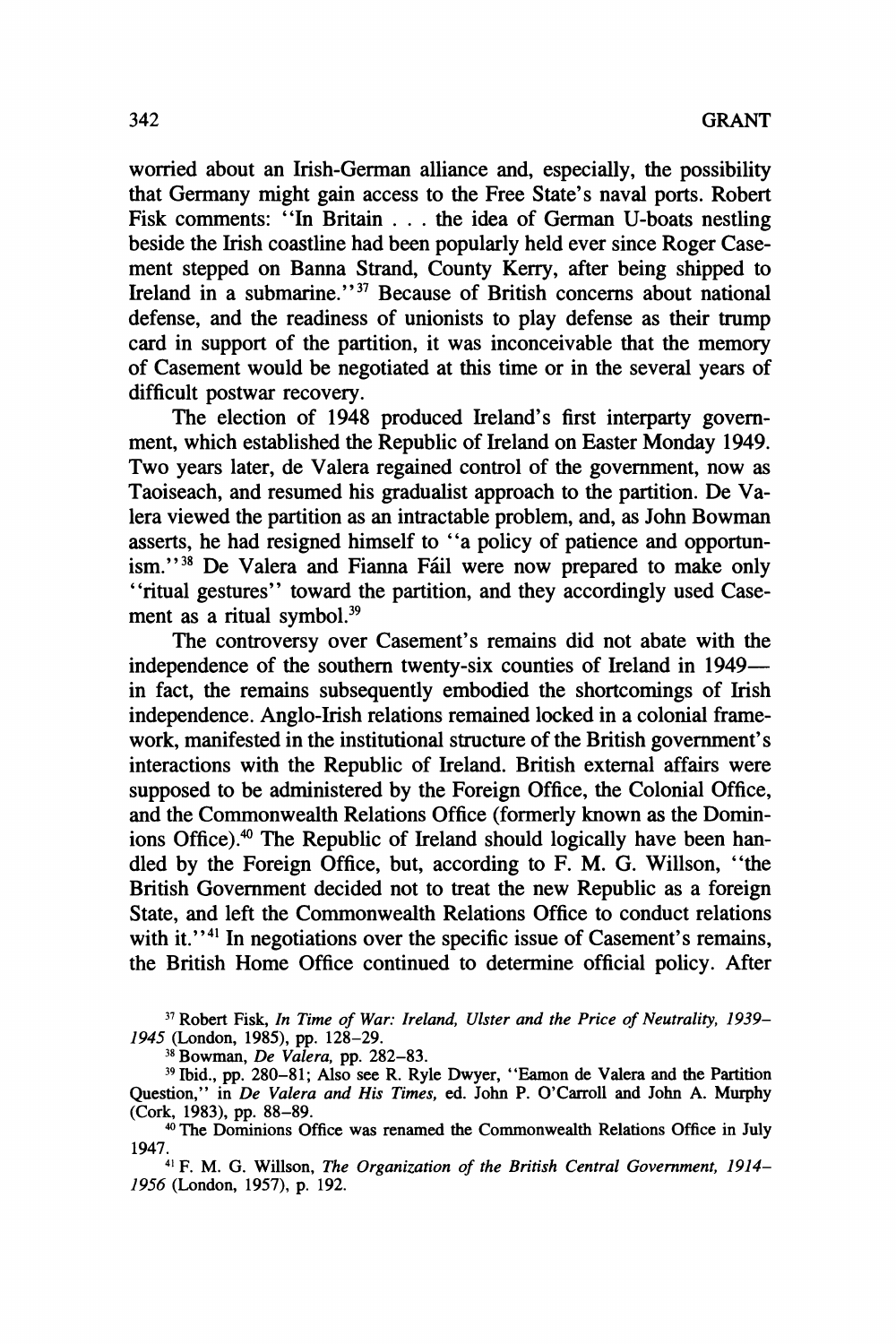**1953, the Home Office began to seek legal opinions on Casement's remains from the legal branch of the Commonwealth Relations Office, known as the Constitutional Department. Thus, the British government treated Casement's remains, like the Republic of Ireland, as a colonial or-in view of the Home Office's role-a domestic issue.** 

**Casement embodied, in part, the humiliation of the partition for Irish nationalists, and yet they lacked the power to repatriate Casement's body to Antrim, just as they were unable to seize the northern six counties of Ulster. De Valera did not intend to force the British government to settle the issue of Casement's remains, but he voiced his support for the repatriation of the remains in principle, thus conveying his support for the future reunification of Ireland. During de Valera's last years as Taoiseach (1951-54 and 1957-59), he was subjected to increasing pressure and public agitation from northern nationalists to act on the issue of partition. The Irish Republican Army renewed its campaigns against the government of Northern Ireland, and nationalists in the north requested repre**sentation in the Dáil, an idea that neither Fianna Fáil nor the British **government supported.42 It was in this atmosphere that Casement again resurfaced in official discussions.** 

**On 10 June 1953, the British Embassy in Dublin informed the Commonwealth Relations Office, "You might like to be aware that there has been some revival of interest in the case of Roger Casement's bones."43 The embassy submitted press clippings that reported a renewed campaign by the Roger Casement Remains Repatriation Committee, which had come under the energetic leadership of Herbert Mackey since the death of Gertrude Parry in 1950. The committee was planning to initiate legal action before the Queen's Bench in London in order to challenge the application of the criminal statute of 1868 to Casement's remains. For reasons that are not clear, this action was blocked in November 1953 by Colum Gavan Duffy, who had become an executor of Casement's estate on the death of his father, George Gavan Duffy, in 1951.44 Mackey explained in a letter to the Sunday Press on 11 December 1960 that the committee was unable to take legal action without Duffy's permission. By this time, the committee had dwindled to a handful of members, and one must be careful not to exaggerate its influence in Britain. When, for example, Mackey had sent a telegram to Winston Churchill on his eighti-**

**<sup>42</sup> Bowman, De Valera, pp. 282-85.** 

**<sup>43</sup>Letter from British Embassy to R. Walker, CRO, 10 June 1953, PRO, D035/8069.** 

**<sup>44</sup>According to McMahon, "Roger Casement," Duffy expressed concerns in 1959 that unauthorized individuals might attempt to exploit Casement's diaries for profit (p. 9). It is possible that Duffy similarly viewed the Casement Repatriation Committee as selfserving opportunists.**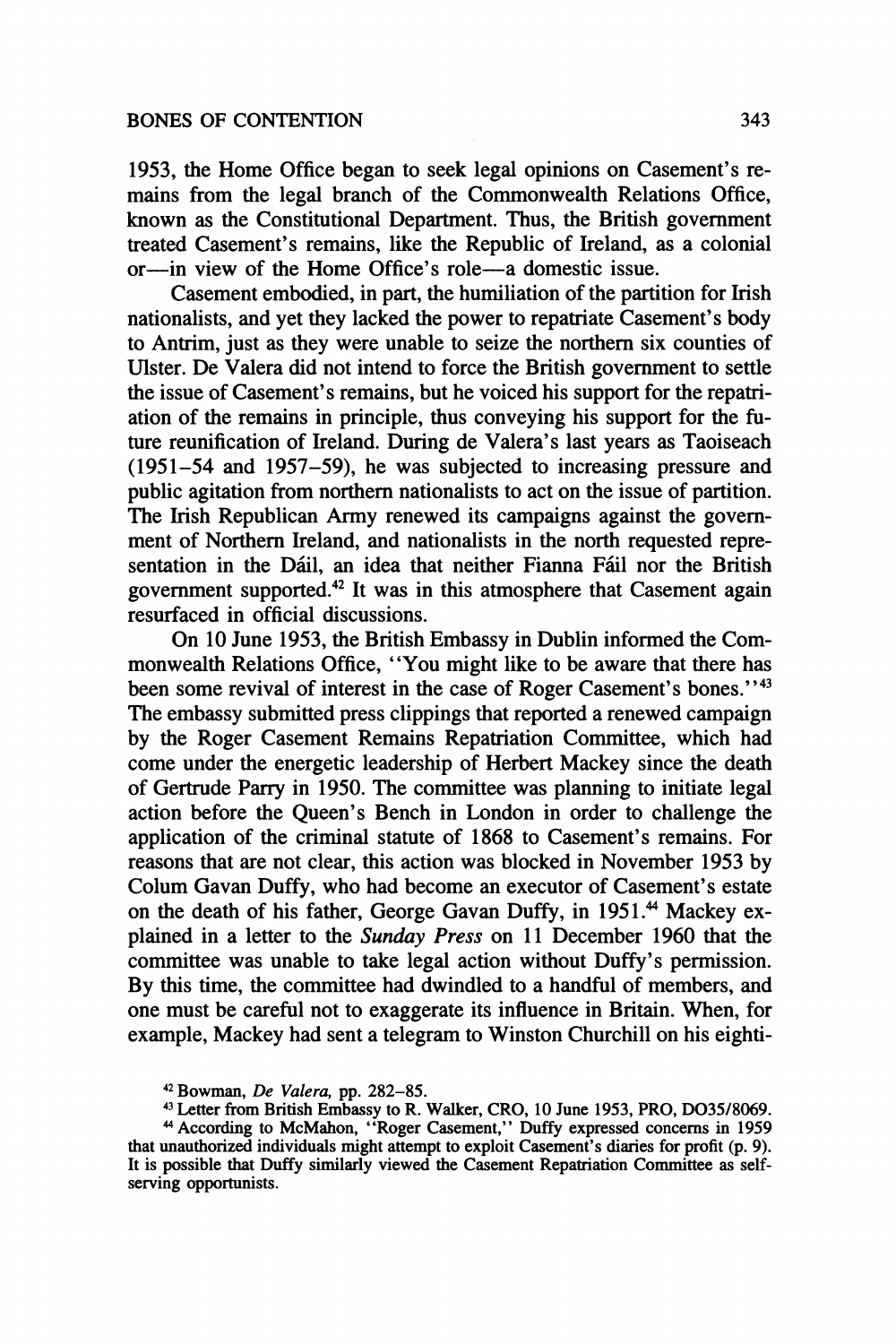**eth birthday in 1954, appealing for the return of Casement's body, the Home Office and the Commonwealth Relations Office decided not to dignify the appeal with a reply.45** 

**Yet British officials in Dublin and London sensed throughout the 1950s that Casement's remains might soon become a stumbling block in Anglo-Irish relations. Officials in the British Embassy, the Commonwealth Relations Office, and the Home Office attempted to keep track of the many popular commemorations of Casement in these years. Just four days after the warning by the Dublin Embassy on 10 June 1953, Sir Roger Casement Park was opened in the Catholic neighborhood of West Belfast. Over the next several years, this and other locations became sites for annual celebrations of Casement and protests for the return of his remains.** 

**The British Embassy reported in 1958: "The customary ceremonies were held here on 3rd August to celebrate the 42nd Anniversary of Sir Roger Casement's death." The ceremonies took place at several sites across Ireland, enacting the unification of the country through Casement's memorialization. There was a special mass in Dublin Castle, the Gaelic League laid a wreath at Banna Strand where Casement had disembarked from the U-Boat, another wreath was laid by family members and supporters at Casement's birthplace at Sandycove, and there were Gaelic athletics and dancing at Casement Park in Belfast. The largest commemoration ceremony took place at Murlough Bay in Antrim, where hundreds of people marched behind the tricolor and laid a wreath on behalf of the Casement Repatriation Committee. Meanwhile, in England,**  some two hundred members of Sinn Féin laid a wreath outside Penton**ville Prison and called for the release of Casement's body.46** 

**De Valera joined in these commemorations to a limited extent, but he resigned himself to ritual gestures rather than calls for immediate action. On 11 August 1953, the British Embassy reported press coverage of a ceremony on 2 August in Antrim, which de Valera had attended. The event was the unveiling of a plaque marking the site for Casement's grave at Murlough Bay. De Valera declared to a crowd of several thousand nationalists, "I am thrilled to stand on a spot so dear to Roger Casement. I hope his ashes will one day rest here."47 De Valera then spoke in Irish, calling for wider use of the language, but he also emphasized that all inhabitants of the island were, first and foremost, Irishmen.** 

**<sup>45</sup>Herbert Mackey to Winston Churchill, 27 November 1954, PRO, D035/8029.** 

**<sup>46</sup>G. D. Anderson, British Embassy, Dublin, to T. D. O'Leary, CRO, 6 August 1958, PRO, D035/8029.** 

**<sup>47</sup>Irish Republican Government Summary, British Embassy, Dublin, 11 August 1953, PRO, D035/8029.**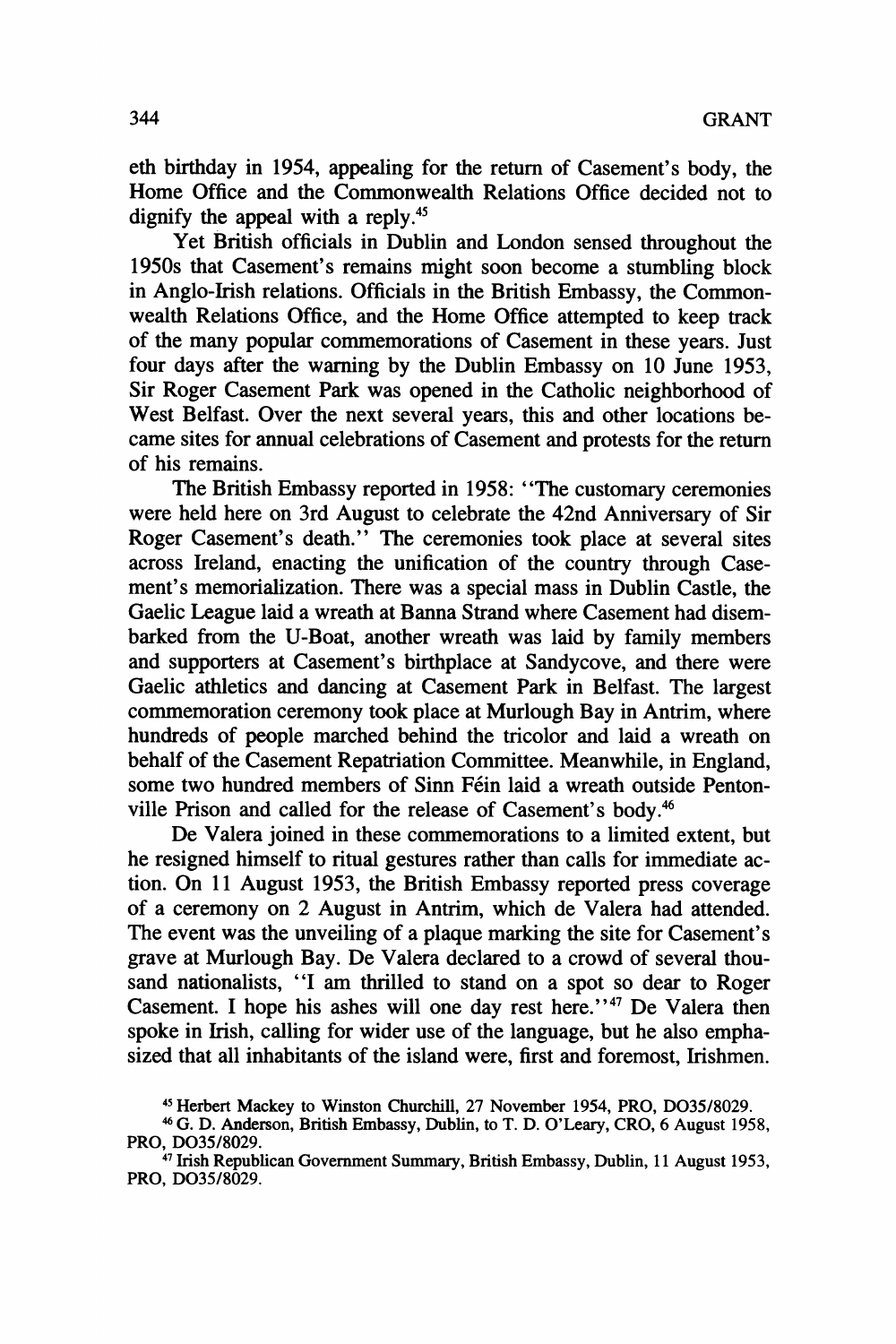### **BONES OF CONTENTION**

**De Valera represented Casement as a unifying cultural icon rather than as a provocative symbol around which to rally support for the immediate political unification of Ireland."4 De Valera found in Casement an exemplary case of national assimilation. Casement was, after all, a Protestant and a servant of the British crown who ultimately abandoned these callings for the Catholic Church and a Gaelic heritage. In propping up Casement as a cultural icon, de Valera was subtly deploying an assimilationist rhetoric that many unionists found just as threatening as the prospect of military invasion by the Republic of Ireland.** 

**De Valera was careful to observe a distant horizon line for Ireland's unification, maintaining a diplomatic tone that contrasted sharply with the direct language of his fellow speaker at Murlough Bay, Sean Mac-Bride. As a longtime supporter of the Irish Republican Army and an influential politician, MacBride had become increasingly frustrated by de Valera's reluctance to challenge Britain on the issue of the partition.49 According to the Irish Press, "Mr. MacBride said it was fitting that the ultimate resting place for Casement's remains should be in Antrim, not only because it was in the glens that he grew up, but because it is in that portion of Ireland which is still not free.... The site of the grave will serve as a constant reminder of the task which has yet to be achieved."50** 

**A local group calling itself the Casement Commemoration Committee proposed a resolution requesting the release of Casement's remains from Pentonville, and the crowd assented with a loud cheer. De Valera, MacBride, and others then walked to Drumnakill Old Cemetery, where, in the oratory of St. Mologe, Mackey of the Casement Repatriation Committee placed a plaque that read: "On this 2nd day of August, 1953, in the presence of a great hosting of Gaels, this spot was chosen to be the grave of the patriot, Roger Casement, executed by the British on the 3rd August, 1916." 51** 

**De Valera's use of ritual gestures toward the partition and Casement's remains was demonstrated again several weeks later, at a luncheon with Prime Minister Churchill on 16 September 1953. De Valera took this opportunity to raise the issue of the partition, which Churchill promptly dismissed. With this volatile subject foreclosed, de Valera then appealed on behalf of Casement's relatives in Northern Ireland for the** 

<sup>&</sup>lt;sup>48</sup> Regarding de Valera's commitment to Gaelic over immediate unification, see Bow**man, De Valera, pp. 294-95; Dwyer, "Eamon de Valera," p. 84.** 

**<sup>49</sup> Bowman, De Valera, p. 282. MacBride had been the I.R.A. chief of staff in 1936- 37. He established Clann na Poblachta in 1946 and had served as foreign minister in 1948-51.** 

**<sup>50 &</sup>quot;Casement Hosting," Irish Press (3 August 1953). 51 Ibid.**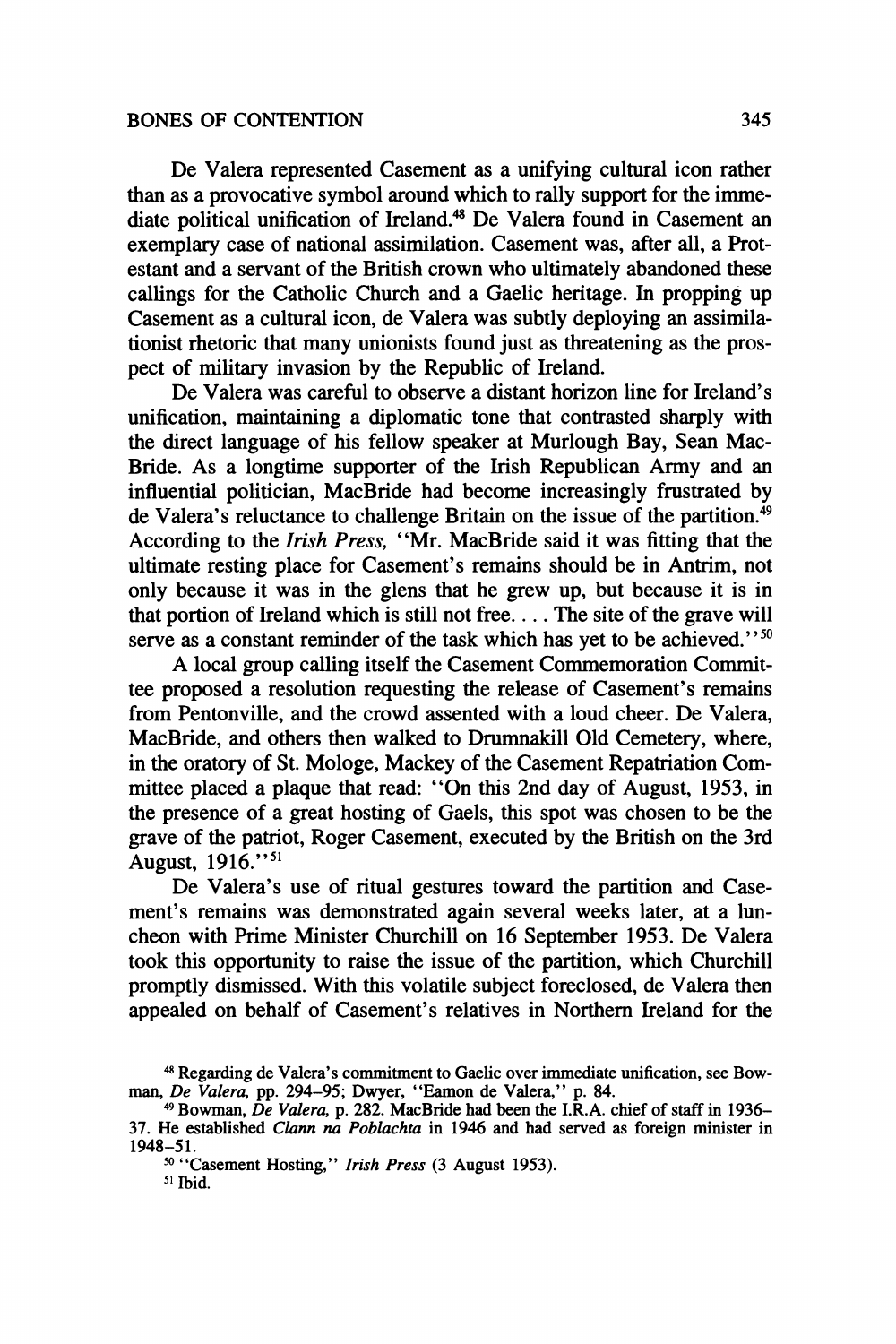**return of Casement's body. One might interpret this act as evidence of de Valera's persistence in challenging Churchill over the partition. It is more likely, however, that de Valera strategically settled the subject of the partition and only then used Casement's remains to register his ritual support for Irish unification in principle.** 

**Churchill assured de Valera that he would look into the matter of Casement's remains, and he consulted with the home secretary, Sir David Maxwell Fyfe, on the same afternoon. Fyfe, one of the government's most vocal and aggressive critics of homosexuality, reminded Churchill of the evidence of Casement's homosexuality in the Black Diaries. At the same time, Home Office officials drafted a memorandum that argued, "The whole thing was inspired as a propaganda move on the part of the nationalist minority in Northern Ireland, and any return of the remains would be bound to lead to demonstrations."52 Churchill was successfully dissuaded by both of these factors, but he now required a formal justification for refusing de Valera's request.** 

**Records of the Commonwealth Relations Office indicate that British officials questioned seriously whether the government's initial, legal position under the 1868 statute would stand up to public scrutiny. In a memorandum to Churchill on 23 September 1953, Fyfe advised him to reject de Valera's request on the grounds that "the matter is essentially one for a uniform rule."53 Churchill was to avoid the specific legal discourse through which Britain had criminalized Casement's political action, as this would incite debate and animosity over the sovereignty of the Republic of Ireland. Fyfe urged Churchill to gloss over the specific terms of the 1868 statute and simply to explain that no bodies had**  been released under this statute--which was true--and that an exception **would raise complications. Second, Fyfe commented, "The removal of the body and the subsequent funeral would be the occasion of a public demonstration of a very undesirable character. ... It would be likely to provoke criticism, and possibly active opposition, in some quarters in the United Kingdom. In Ireland it might lead to exploitation of Casement's memory as a hero and a martyr, which would hardly be welcome to the**  Government of Northern Ireland, where Casement's relatives live."<sup>54</sup>

**In responding to de Valera, Churchill took the unusual step of writing a private letter that was hand delivered by an embassy official to** 

**<sup>52</sup>"Secret" memo from J. J. S. Garneru to A. F. Morley (head of the Constitutional Department, CRO), 17 September 1953, PRO, D035/8029.** 

**<sup>53</sup> Maxwell Fyfe to Churchill, 23 September 1953, PRO, D035/8029. Also see the minutes exchanged between Home Office officials in September and October 1953, PRO, D035/8029.** 

**<sup>54</sup>Fyfe to Churchill, 23 September 1953, PRO, D035/8029.**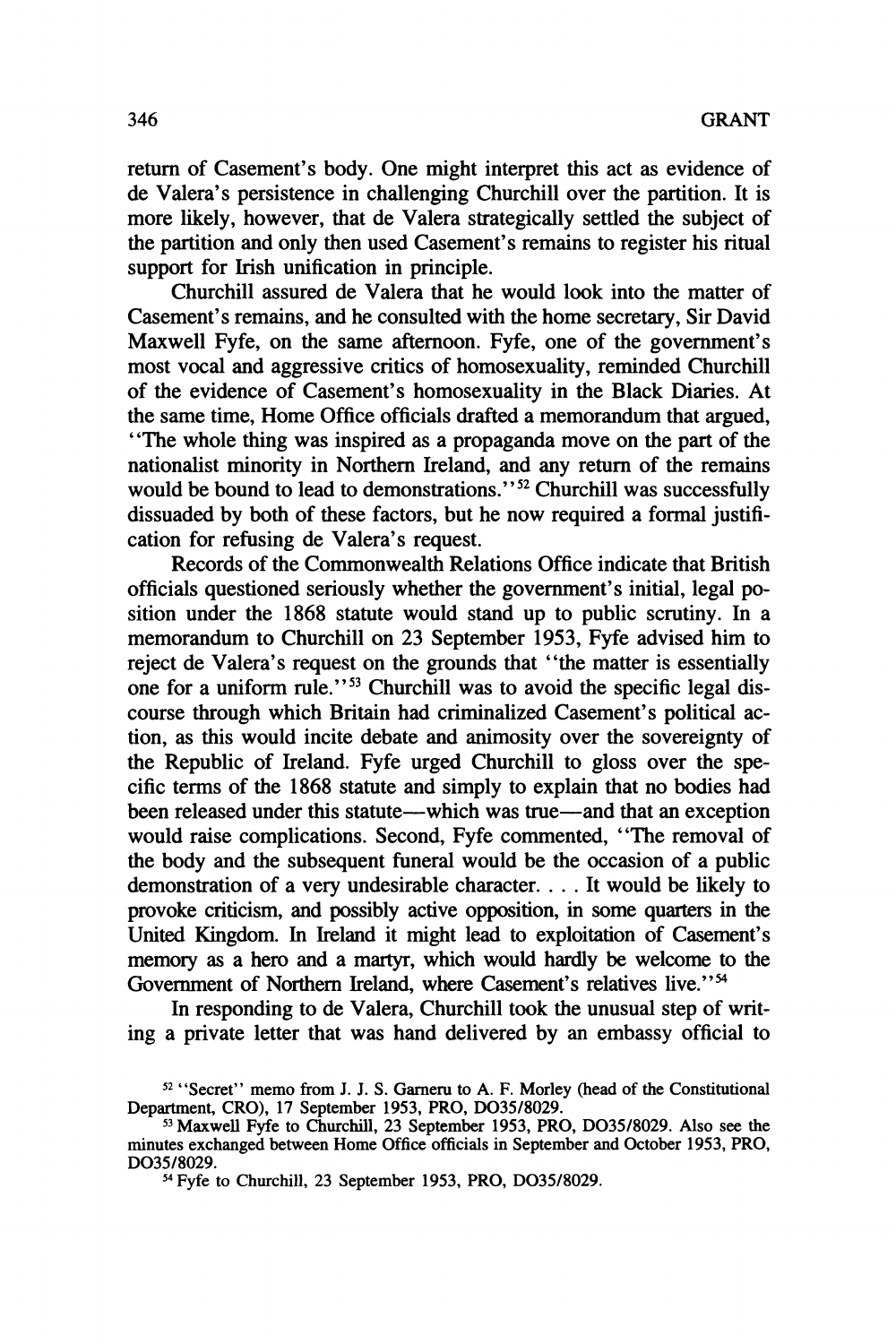**de Valera's home. Churchill overlooked the Home Office strategy and stated, "I am sorry to tell you that we cannot comply with your request as the law on the subject is specific and binding.... Apart from these legal considerations I am sure that we should avoid the risk of reviving old controversies and reawakening the bitter memories of old differences."55 De Valera responded, as the home secretary had anticipated, by refuting Churchill's implication that Casement's remains were covered by the terms of the 1868 statute for murderers. "With regard to the non-legal considerations you mention," de Valera continued, "I would argue in a contrary sense.... So long as Roger Casement's body remains within British prison walls ..., so long will there be public resentment here at what must appear to be, at least, the unseemly obduracy of the British Government."56** 

**The Irish government subsequently overlooked the issue of Casement's remains after de Valera fell from power in 1954, making way for John Costello's Second Inter-Party Government, which eventually ceded power back to de Valera in 1957. Several months into de Valera's final term as Taoiseach, on 9 October, the Irish ambassador in London, Con Cremin, approached the permanent under-secretary of state at the Commonwealth Relations Office, Sir Gilbert Laithwaite, regarding the return of Casement's remains. This was the first that Laithwaite had heard of the subject since assuming his post in early 1955. On making inquiries, he was surprised to encounter surreptitious claims about Casement's sexuality. The Irish journalist and politician, Frank MacDermot, a critic of de Valera, offered to show Laithwaite a copy of the diaries, but Laithwaite refused this opportunity. He commented to a colleague at the Commonwealth Relations Office, "Mr. Cremin said he, too, had seen the alleged diaries, but they were circulating only as a copy."57** 

**Apart from the issue of Casement's sexuality, Laithwaite found that his legal advisors in the Commonwealth Relations Office and the Home Office wanted to substantiate their case on more conventional grounds. In response to Laithwaite's meeting with Cremin, the Commonwealth Relations Office generated a memorandum that summarized the debate over Casement's remains and outlined policy options. The memorandum, written by M. P. Preston, acknowledged that "the legal case might be open to challenge" and endorsed the proposal of the home secretary in 1953 to depart from legal arguments and emphasize "uniform rule." Moreover, Preston commented that the removal of the body from Penton-**

<sup>&</sup>lt;sup>55</sup> Churchill to Eamon de Valera, 14 October 1953, PRO, DO35/8029.<br><sup>56</sup> De Valera to Churchill, 23 October 1953, PRO, DO35/8029.

**<sup>57</sup> Laithwaite to Snelling, 14 October 1957, PRO, D035/8029.**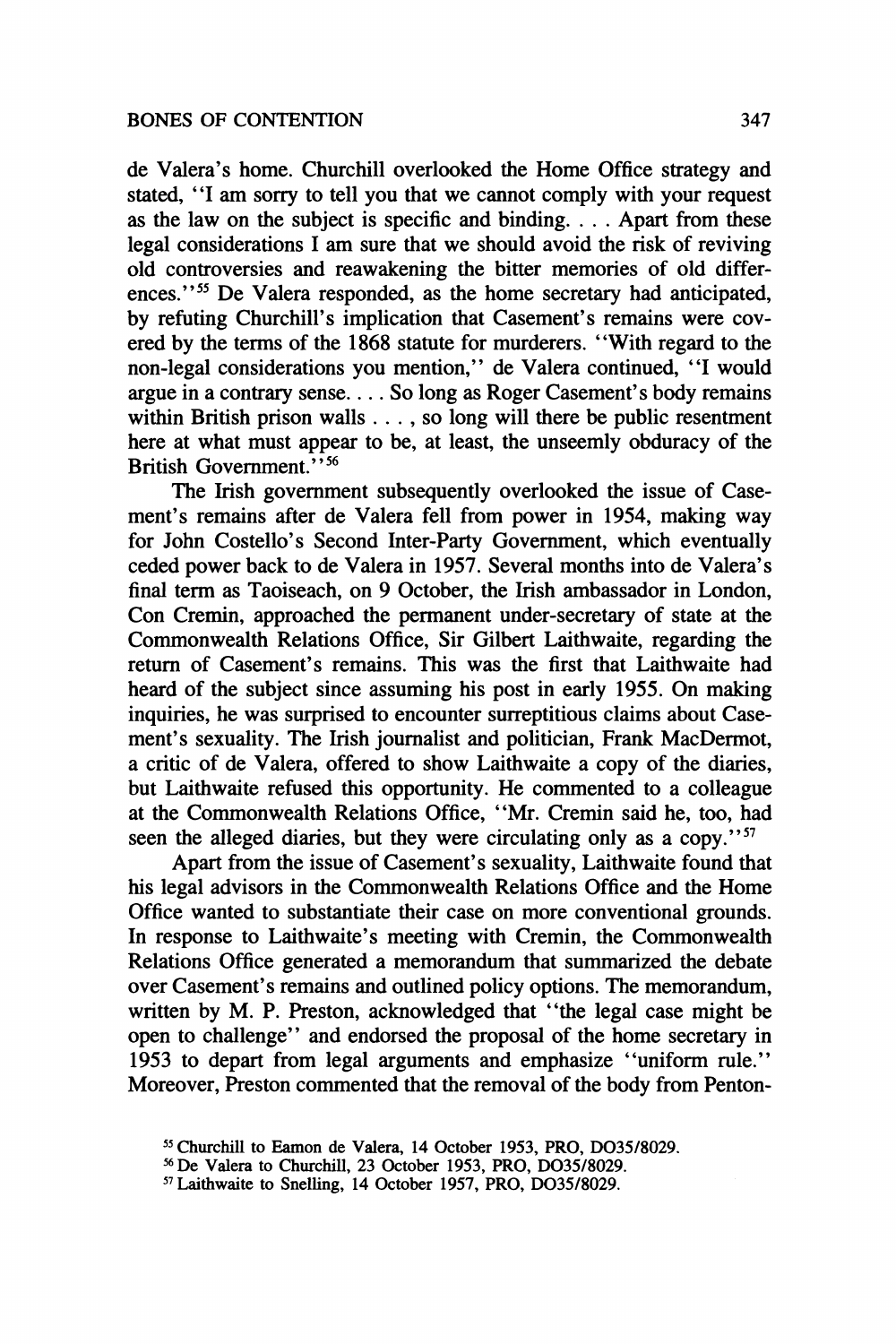**ville Prison and the funeral would be "the occasion of undesirable public demonstration. (This is almost certainly true in the Casement case, particularly if the relatives reinterred the remains in the 'empty grave' in County Antrim (Northern Ireland) [sic])." Significantly, at least within these depths of the government bureaucracy, Preston concluded by noting that if British officials were to seek further legal advice on this matter, they should ask, "If Section 6 does not mean that the body must remain buried for all time, is there any other Act of Parliament which precludes the removal of the remains from the burial ground in the prison?" Also, Preston asked, "Does it lie within the power of the Home Secretary to authorise the removal of the remains of a body buried within the walls of a prison in accordance with Section 6 of the Capital Punishment Amendment Act 1868?" 58** 

**British officials debated briefly whether to exploit, rather than avoid, the issue of partition. Arthur Snelling, the superintending under-secretary of the Political Division at the Commonwealth Relations Office, sent a confidential memorandum to J. J. Nunn, a legal advisor at the Home Office, on 17 October 1957, suggesting a creative legal strategy should the Irish government opt to push the issue into the courts. Snelling explained: "It occurs to me that Laithwaite might also possibly hint that one of the preliminary questions a court of law would no doubt consider is what the locus standi of the applicants may be. It is difficult to see what locus standi the Irish Republican Government can have in this matter. If it is the case that Casement's relatives live in Northern Ireland and that the family grave is in Northern Ireland presumably the only Government that could have any locus standi would be the Government of Northern Ireland."59** 

**Yet in the opinion of more influential policy makers, rumors of Casement's sexual deviance were more effective than any other discursive weapons in neutralizing nationalist protest. Laithwaite remarked in a memorandum to the Commonwealth Relations Office that the issue of Casement's sexuality had apparently rendered the Irish government ambivalent about actually retrieving the body.6 In a minute of 26 August 1959, Laithwaite observed:** 

**The Ambassador said that he had been rather surprised not to have had any instructions from his Government about the removal of Sir Roger Case-**

**58Memorandum from M. P. Preston, CRO, to Snelling, 11 October 1957, PRO, D035/8029.** 

**59 Copy of confidential memorandum from Snelling to J. J. Nunn, Home Office, 17 October 1957, PRO, D035/8029.** 

**60 Laithwaite memorandum of meeting with the Irish Ambassador, Con Cremin, 2 December 1957, PRO, D035/8029.**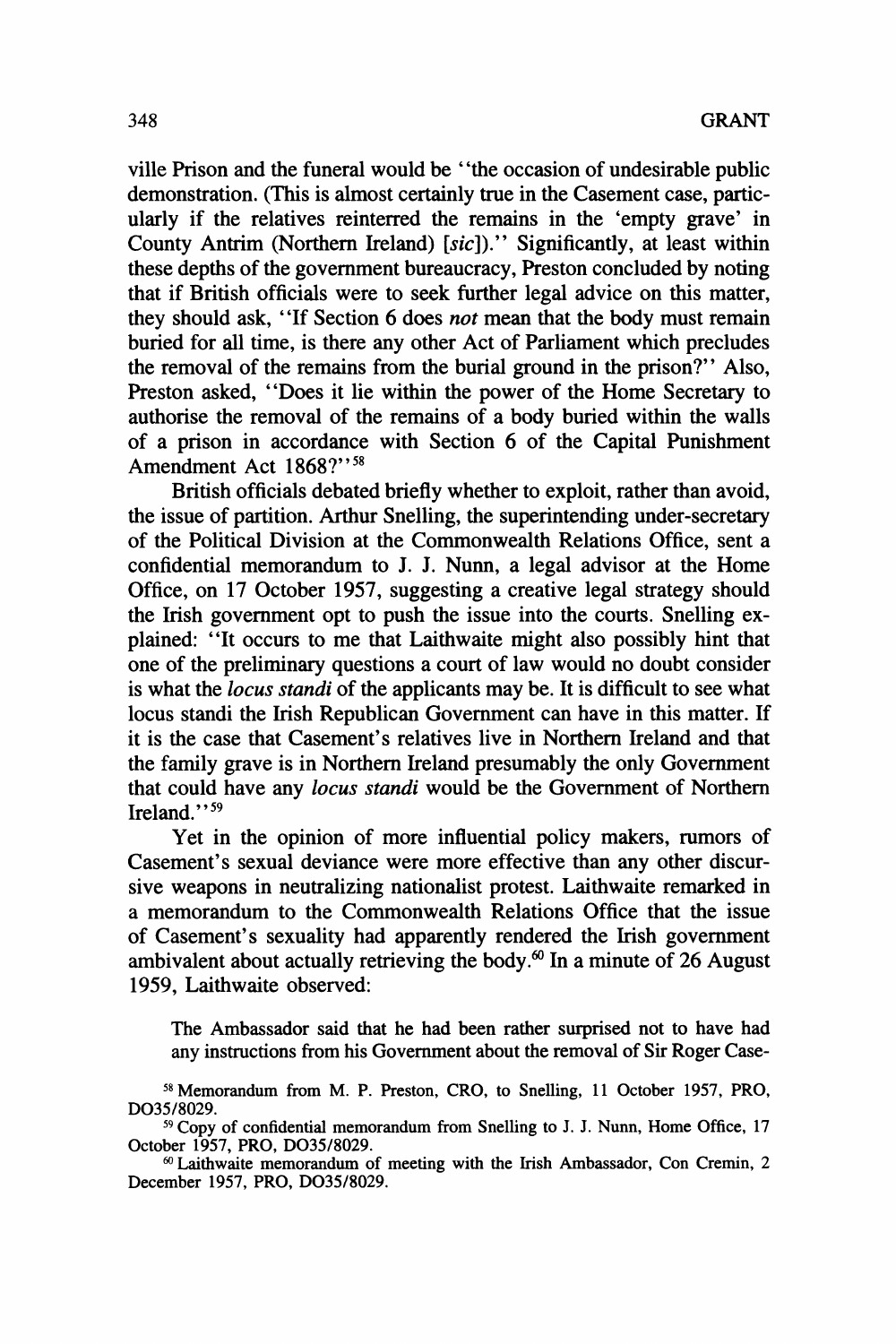#### **BONES OF CONTENTION**

**ment's body to Ireland. In fact, he had heard nothing from them. I said that ... if the general conclusion was going to be that the diaries were authentic and that Sir Roger Casement's moral character had to that extent been open to severe reproach, I could quite well imagine that people such as the Archbishop of Dublin and others would feel substantially less enthusiasm about the return of Sir Roger Casement's remains to Ireland.... The Ambassador said he was inclined to think that there might be something in this.61** 

**As British officials discussed how to reframe their case against the reinterment of Casement's remains in Northern Ireland, advocates of his**  reinterment began reframing the politics of Casement's remains and his **memorialization. The Irish Times of 8 August 1960 reported that, on the preceding Saturday, the Casement Repatriation Committee had held a ceremony to bless a plot for Casement's body in Glasnevin Cemetery in Dublin. In 1916, Casement's sister, Mrs. Nina Newman, had reserved a plot for Casement at Glasnevin, but in 1959 it had been discovered that this plot had been filled by accident.62 The new plot was marked by a marble stone, inscribed, "For Roger Casement, martyred in the cause of Irish freedom, 3rd August 1916." The committee explained that it still hoped that Casement would eventually be buried at Murlough Bay**  in Antrim, but it was now presenting Glasnevin as an alternative.<sup>63</sup> Glas**nevin Cemetery was already sacred ground for Irish nationalists. It held the remains of numerous nationalist leaders, including the fifteen rebels of the Easter Rising who were executed before Casement in 1916. Casement was already popularly identified with the Easter martyrs, as one sees in William Butler Yeats's poem, "Sixteen Dead Men." Indeed, this new burial site would prove to be a decisive factor in enabling the Irish and British governments to shift Casement's memorialization away from the partition and into the broader tradition of the Easter Rising.** 

**On the day after the blessing of Casement's new burial site, a commemoration mass was held for Casement in Dublin Castle, followed by a pilgrimage to Glasnevin Cemetery by a group including the Lord** 

**<sup>61</sup>See "Extract" from Laithwaite's minute of 26 August 1959, no recipient specified, PRO, D035/8029.** 

**<sup>62</sup>Proinnsias O Duinn, honorary secretary of the Casement Repatriation Committee, letter to Irish Press (3 April 1961).** 

**<sup>63</sup>The ceremony was attended by Capt. Seamus MaCall, a cousin of Casement's, as well as representatives of the Repatriation Committee, the National Graves Association, the Benevolent Society of Irish Republican Adherents, New York, and the Easter Week Commemoration Committee of the Association of Irish Societies in New York. See "Franciscan's Tribute to Casement," Irish Times (8 August 1960); "At Blessing of Casement Plot," Irish Press (8 August 1960).**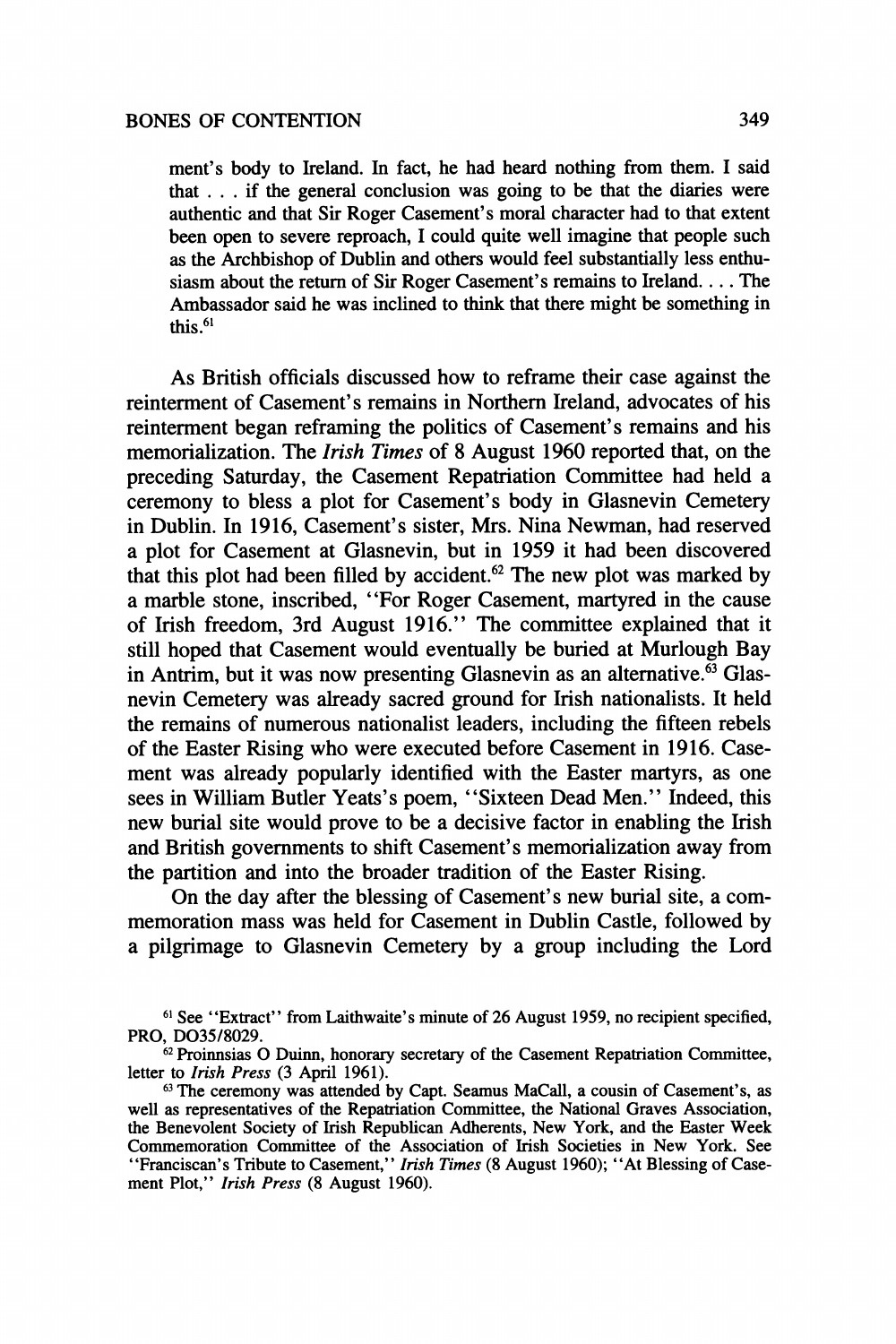**Mayor of Dublin, Mackey, and other representatives of the Casement Repatriation Committee. Simultaneously, according to the Irish Press, "Hundreds of people from all over Ireland gathered around an empty grave on the rocky shore of Murlough Bay, Co. Antrim ... to honour Roger Casement. Beneath the Tricolor the crowd recited a decade of the Rosary. Wreaths were laid by Mr. James McCaughan, for the Ballycastle Commemoration Committee, and by Mr. Sean Stinson, secretary of the Antrim County Board, for the G.A.A. [Gaelic Athletic Association]. Afterwards, a harpist and two Uileann pipers played the National Anthem**  and a Lament.<sup>5,64</sup> As in years past, Ireland was once more united in **commemorating Casement.** 

**Significantly, this memorialized Casement was heterosexual, as Mackey later argued in his book, Roger Casement: The Forged Diaries.65 The debate over Casement's sexuality had revived in 1959, with the longanticipated publication of The Black Diaries: An Account of Casement's Life and Times with a Collection of His Diaries and Writings by Peter**  Singleton-Gates and Maurice Girodias.<sup>66</sup> Singleton-Gates had been work**ing as a journalist in London when he acquired copies of the diaries from a British official in 1922. Now, with the publication of the diaries finally in the offing, a dialogue opened between the Irish and British governments over whether to give the diaries to the Republic of Ireland. In the**  end, the Fianna Fáil government of Seán Lemass chose to forgo responsi**bility for the disposal and authentication of the diaries. As a compromise, it was announced in July 1959 that the diaries would be deposited at the Public Record Office in England, where they would be made available to reputable scholars at the discretion of the archivists.7** 

**In this final act of negotiation over Casement's diaries, the Irish and British governments displayed their common assumptions regarding the proper sexual orientation of a national symbol. The British had used the diaries not only to defame Casement but also to undermine the legitimacy of Ireland's political representatives. Regardless, the Lemass government chose to leave the diaries in British hands rather than assume responsibility for authenticating the homosexuality of a national martyr. In choosing to leave the diaries abroad, the Irish government might have hoped to disassociate the diaries from Casement's body on its eventual return to Ireland. Yet Britain still controlled the disputed evidence of Casement's homosexuality, and this evidence remained threatening because both** 

**<sup>64</sup>"Casement Honoured at Murlough Bay," Irish Press (8 August 1960).** 

**<sup>65</sup> Herbert O. Mackey, Roger Casement: The Forged Diaries (Dublin, 1966).** 

**<sup>66</sup>Peter Singleton-Gates and Maurice Girodias, The Black Diaries: An Account of** 

**Casement's Life and Times with a Collection of His Diaries and Writings (Paris, 1959). 67McMahon, "Roger Casement," p. 9.**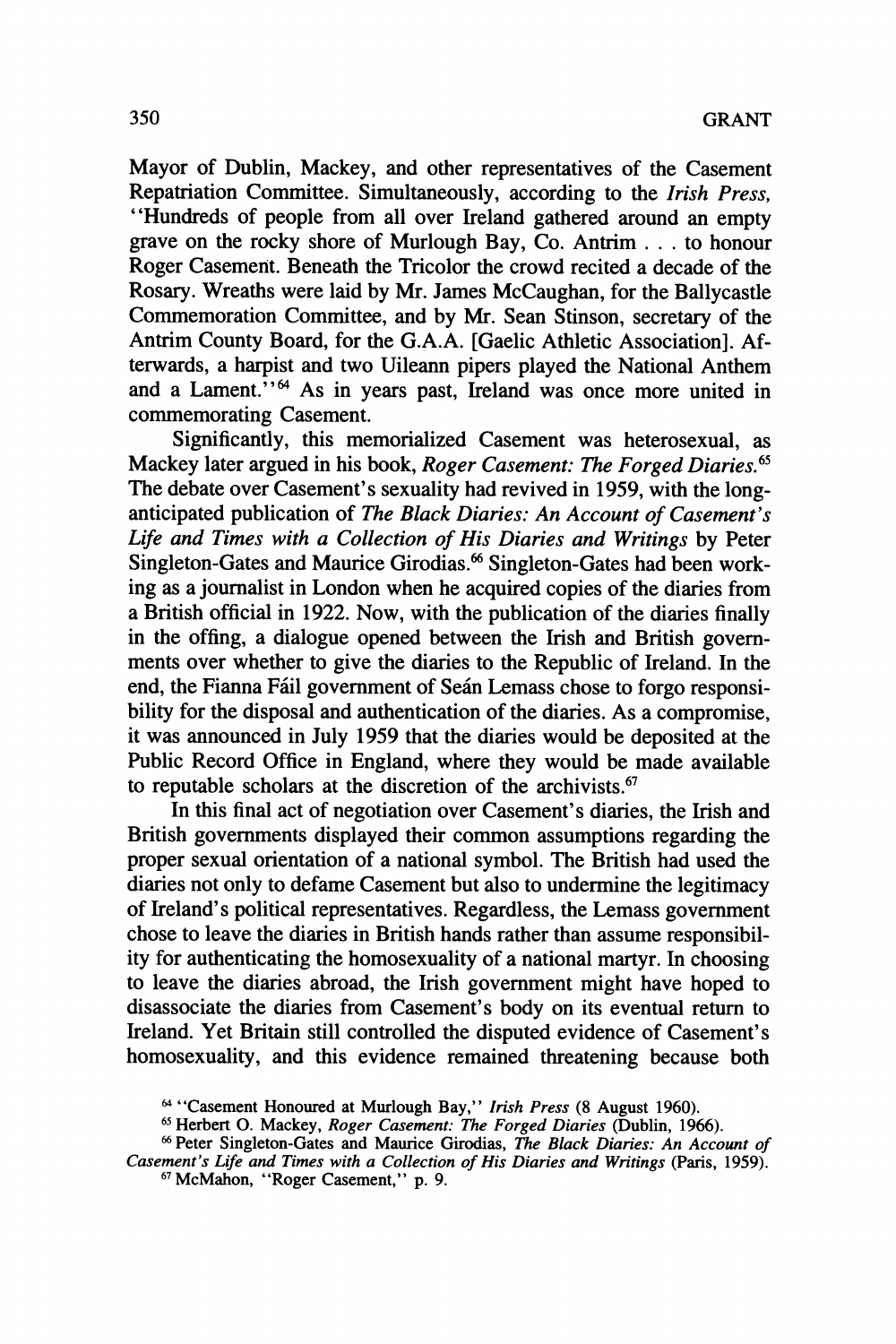**governments agreed that it chronicled a moral degeneracy that any sovereign nation should discourage and conceal.** 

**Although the location of Casement's diaries was settled in 1959, the Conservative government of Harold Macmillan continued to reject**  Lemass's requests for Casement's body.<sup>68</sup> Lemass was not, however, dis**suaded from resolving this long-standing dispute in Anglo-Irish relations. As in the case of his predecessor, de Valera, Lemass's approach to Casement's remains must be seen in relation to his political circumstances and his larger goals. In the early 1960s, Lemass wanted to improve the economic relations between Ireland and Britain, which required undoing de Valera's work of thirty years earlier. In 1963, both countries faced the prospect of economic isolation. Charles de Gaulle had vetoed Britain's membership in the European Economic Community (E.E.C.), while Lemass had suspended the Republic of Ireland's move toward the E.E.C. In March 1964, Lemass called for the strengthening of economic ties between Ireland and Great Britain, and two months later he gave assurances to the Macmillan government that he would support the repatriation of Casement's body to the Republic of Ireland.69** 

**On taking power in October 1964, the Labour government of Harold Wilson was also intent on improving Anglo-Irish relations. Wilson recalls in his memoirs, "The refusal to return [Casement's] body had soured Anglo-Irish relations for almost half a century and I felt the time had come for us to set it right."70 More specifically, Casement's repatriation was a gesture of good will, which was calculated to set the stage for economic negotiations. Furthermore, this gesture reflected Wilson's progressive views on sexual orientation; views that would prompt him to decriminalize homosexuality in Britain under the Sexual Offences Act of 1967. In response to an appeal by Lemass in November 1964, Wilson stated that he and his cabinet were considering whether to hand over**  Casement's remains to the Irish government.<sup>71</sup>

**At the cabinet meeting of 14 January 1965, the home secretary, Sir Frank Soskice, noted that he did not see any legal objections to this course of action. "On the other hand it was known that Sir Roger Casement had expressed a wish to be buried in Northern Ireland. This would be wholly unacceptable to the Government of Northern Ireland." After further discussion, the cabinet agreed that Casement's remains should be given to the Republic of Ireland with the understanding that they would** 

**<sup>68</sup> For a summary of these requests, see ibid., pp. 9-10.** 

<sup>&</sup>lt;sup>69</sup> Paul Bew and Henry Patterson, Seán Lemass and the Making of Modern Ireland, **1945-1966 (Dublin, 1982), p. 174.** 

**<sup>70</sup> Harold Wilson, A Personal Record (Boston, 1971), p. 75.** 

**<sup>71</sup>McMahon, "Roger Casement," p. 10.**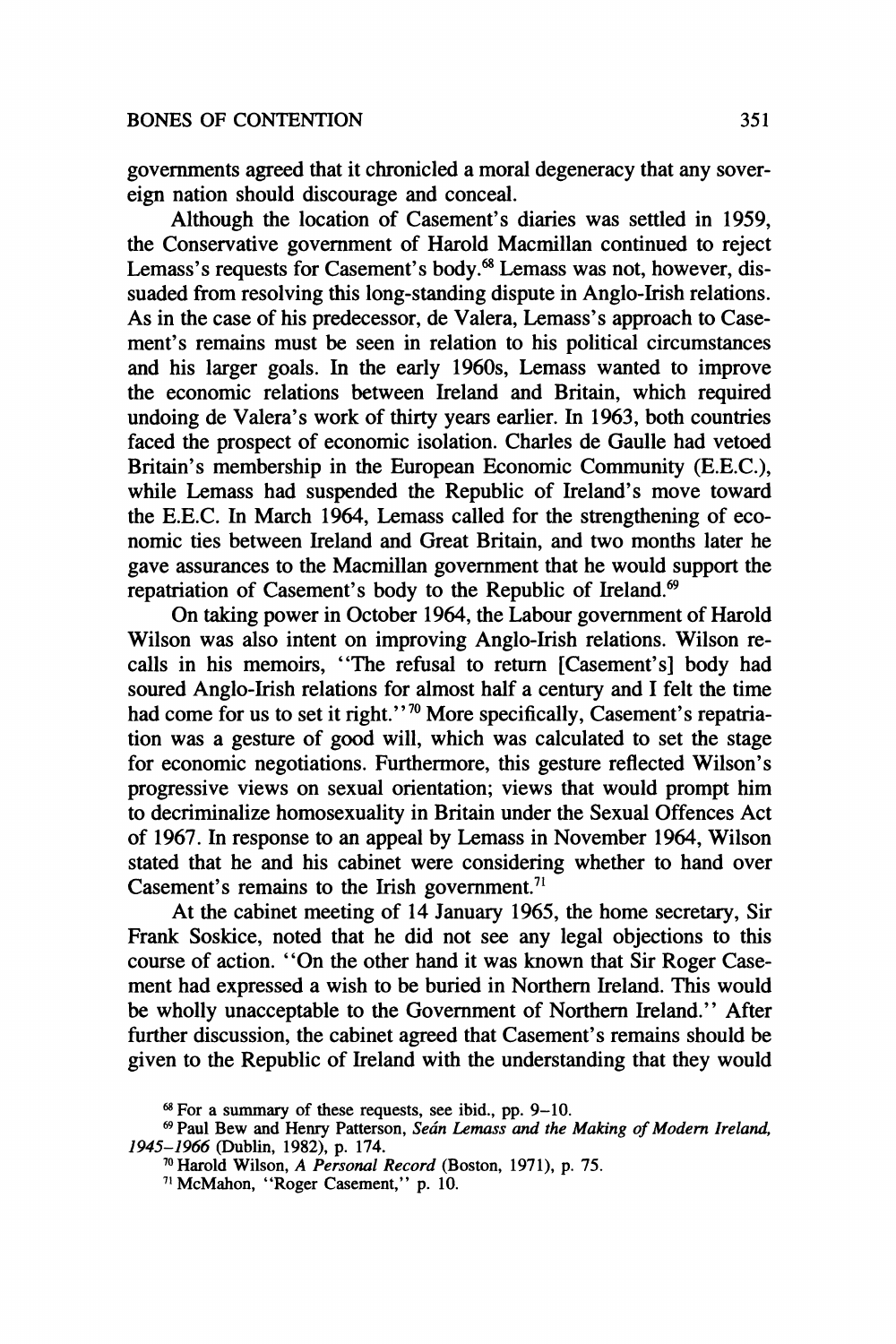**be reinterred in its territory.72 Wilson indicated to the Irish government on the same day that he was open to the idea of repatriating Casement's body, and the details were settled with the Irish minister for external affairs, Frank Aiken, on the Sunday morning following the state funeral of Churchill.** 

**On 23 February 1965, Prime Minister Wilson and Taoiseach Lemass announced in the House of Commons and the Daiil, respectively, that Britain would turn over Casement's remains to the Republic of Ireland, noting that the Irish government would inter the remains at Glasnevin Cemetery.73 The remains were flown on the same day to Dublin, where they lay in state for four days at the Garrison Church of the Sacred Heart, Arbour Hill. Sixty-five thousand people viewed the coffin, and crowds lined the streets as the body was moved to the Pro-Cathedral, where the funeral was to be held. To the music of Handel's "Dead March," the coffin was borne on a gun carriage, draped in the tricolor, and towed by a Land Rover that was preceded by six vehicles carrying wreaths and flowers. An army escort of 450 followed with arms reversed. Accompanying the procession were cars bearing President de Valera, Taoiseach Lemass, and the only family members in attendance: two of Casement's nieces flown in by the Irish government from Australia.74 The procession was met at the cathedral by one thousand members of the old Irish Republican Army and Cumann na mBan. After the funeral, in showers of snow and sleet, the cortege passed slowly through the streets of Dublin to Glasnevin Cemetery. De Valera gave a graveside oration, declaring with reference to Ulster: "And as we stand here, each one of us will resolve that we shall do everything to work so that the people of that province and ourselves may be united in co-operation, that we will be all vieing with each other in loving this land for which so many sacrifices have been made throughout the centuries." Among the many tributes and wreaths laid at the grave was a sod of turf from the high headland over Murlough Bay.75** 

**In the month after Casement's burial, the Irish and British governments began negotiations for a new trade agreement, which was signed in December 1965. Reflecting on Casement's repatriation to Ireland, Wilson observes in his memoirs: "There was no doubt that this action, followed** 

**<sup>72</sup>Minutes of cabinet meeting, 14 January 1965, PRO, CAB128/39, pt. 1.** 

**<sup>73</sup> Parliamentary Debates, 5th ser., 1964-65, vol. 707, 23 February 1965, pp. 231- 32.** 

**<sup>74</sup>These women were the daughters of Casement's older brother, Charles (Reid, The Lives of Roger Casement, p. 450).** 

<sup>&</sup>lt;sup>75</sup> For accounts of the funeral and burial, see the *Irish Times* of 1 and 2 March 1965. **Also see The Times, "Crowds Pay Homage to Roger Casement" (1 March 1965), "A Stirring Moment at Casement Funeral" (2 March 1965).**